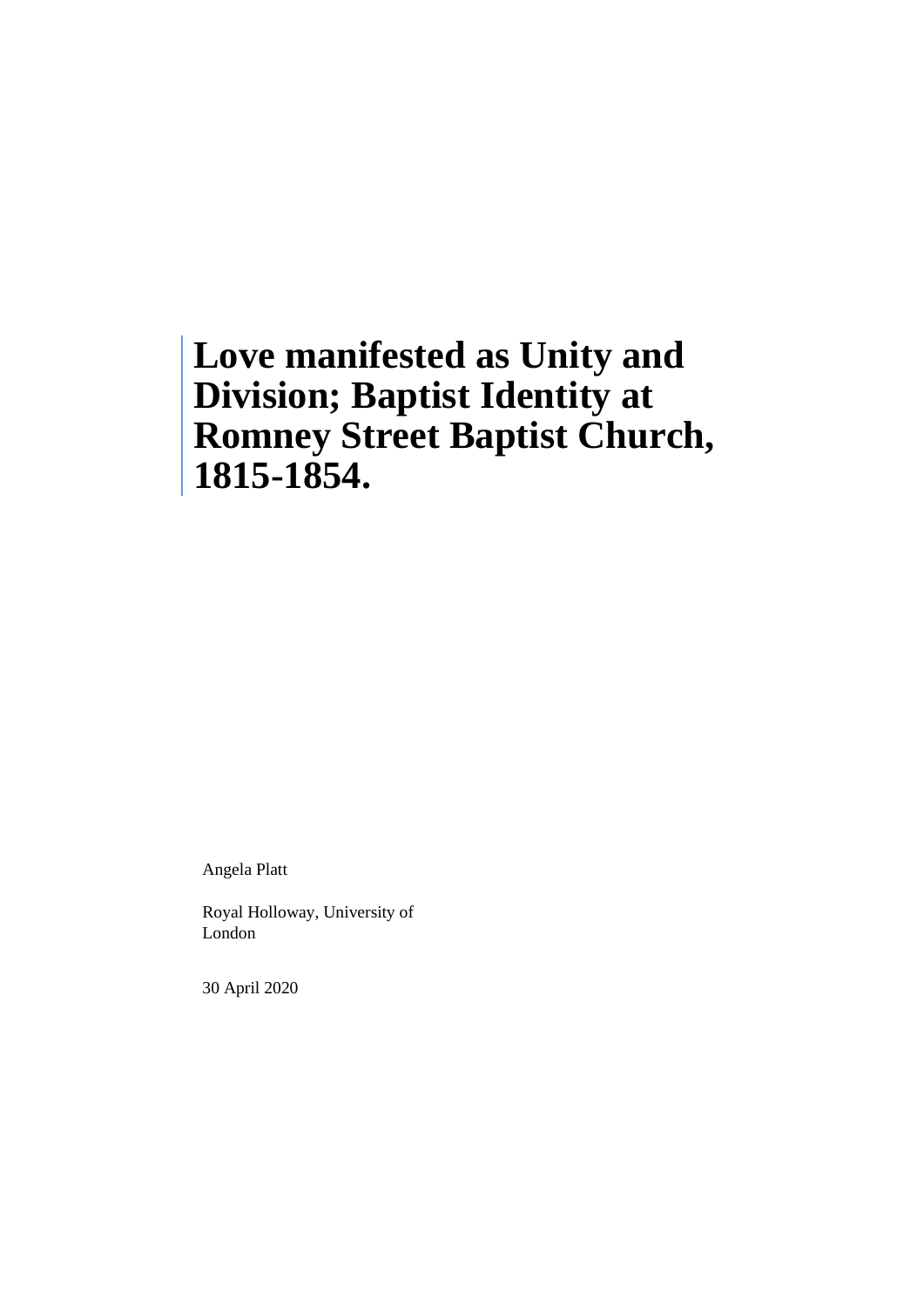#### **Abstract**

A study of the church minutes of Romney Street Baptist Church from the 19<sup>th</sup> century provides a glimpse into Baptist identity. For this small church set in Westminster, identity was constituted by love for God and members which manifested most importantly in practices of unity and division. Love was emphasised through the significance ascribed to membership and regular participation in church life. Members were subjected to division when they behaved in ways which were not loving to God and each other; this was manifested through church discipline which aimed to encourage members towards repentance and a re-embracement of unity. While identity, arguably, shifted for many churches due to evangelical emphasis on interdenominational unity, these Particular Baptists saw unity as something which still ought to be restricted. These rigid structures which were set-up within the church were a way of life, and part and parcel of the understanding of what it meant to be a Christian within this Baptist Church – an identity which emphasised unity, even at the sacrifice of division, and which was epitomised by love.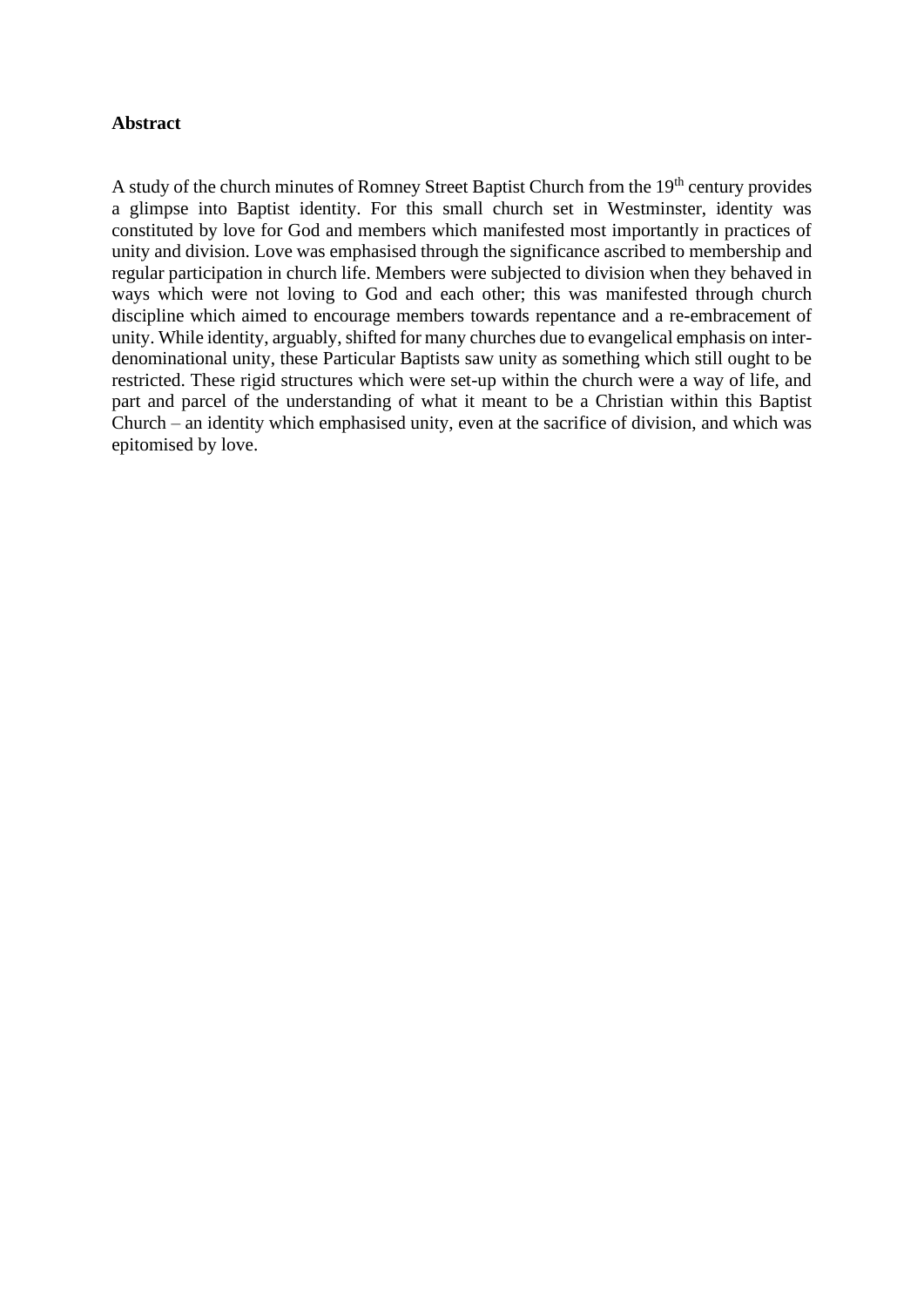# **Love manifested as Unity and Division; Baptist Identity at Romney Street Baptist Church in the 19th Century.**

# *'Behold, how good and how pleasant it is for brethren to dwell together in unity!' (Psalm 133:1).*

This verse, which can be found, in the book of Psalms served as foundation of the sermon given by Henry Paice on Thursday 5 October 1815 at Romney Street Baptist Church. <sup>1</sup> Henry Paice, the new minister of this relatively new congregation began the service by reading the second chapter of Acts (which ends with an emphasis on communal fellowship), prayed, and then called upon the members to signify their mutual agreement to continue as a church by holding up their right hands.<sup>2</sup> In so doing, they united in an oath to continue as a church. This oath was followed by singing of hymns and, finally, a sermon preached by Paice. The message of the sermon was based on Psalm 133. The theme of this service was unity and the occasion of the service was division.

The history of this small chapel already included numerous divisions, one of which had recently been caused by Paice's invitation to the pastorate to serve as the first documented pastor in Romney Street's history. As a condition of his employment, Paice had requested that Isaac Watts' hymns would be included for use during the services. Numerous members objected to this change, which was most likely due to doctrinal views held by Isaac Watts pertaining to the Christology – namely, pre-existarianism, an unorthodox view of Christ's nature which argued that his human soul predated his human incarnation. This view was not novel to the incumbent members at Romney Street. Indeed, they had undergone a previous division in 1811 while worshipping at Grafton Street Church when renowned Baptist John Stevens was called to the pulpit. Stevens' pre-existarian views led to eighty members (out of nearly two hundred) to leave immediately after his installation. It was this remnant that formed Romney Street Baptist Church.<sup>3</sup> Thus, after suffering from two recent divisions, the church held a 'public recognition service'. Its goal was not to signify the beginning of a new church (a note its members made in their minute book) but instead to recognise the renewed oath of unity they were taking as members of this congregation. - an oath marked both by unity and division.

Unity was a vogue subject as the nineteenth century began. By the late eighteenth century, rising evangelicalism encouraged unity through the great mission of extending the kingdom by spreading the gospel. For Baptists, this presented challenges due to their marked distinction from other like-minded denominations (especially Congregationalists) regarding their views on baptism. Strict views on this ordinance rendered accommodation for the sake of unity a difficult task.<sup>4</sup> Throughout the nineteenth century, Briggs notes, Baptists began to

<sup>1</sup> This church will be identified as 'Romney Street' or 'Romney Street Baptist'. However, it must be noted that the church was not officially called by this name until 1827 when the church at Romney Street was built. Before this time, the congregants met at various locations throughout Westminster – for a time at Lewisham Street. <sup>2</sup> This significant gesture was indicative of taking an oath. This would not have been taken lightly by the

congregation, since in scripture oaths were only to be taken in cases where promises were absolute. 3 "Church Minutes 1815-1885", C.4.1, Westminster Baptist Church, London; Kenneth Dix, *Strict and* 

*Particular* (Didcot, England: Baptist Historical Society, 2001).

<sup>4</sup> John H. Y. Briggs, *The English Baptists of the Nineteenth Century* (London: Baptist Historical Society, 1994), 11.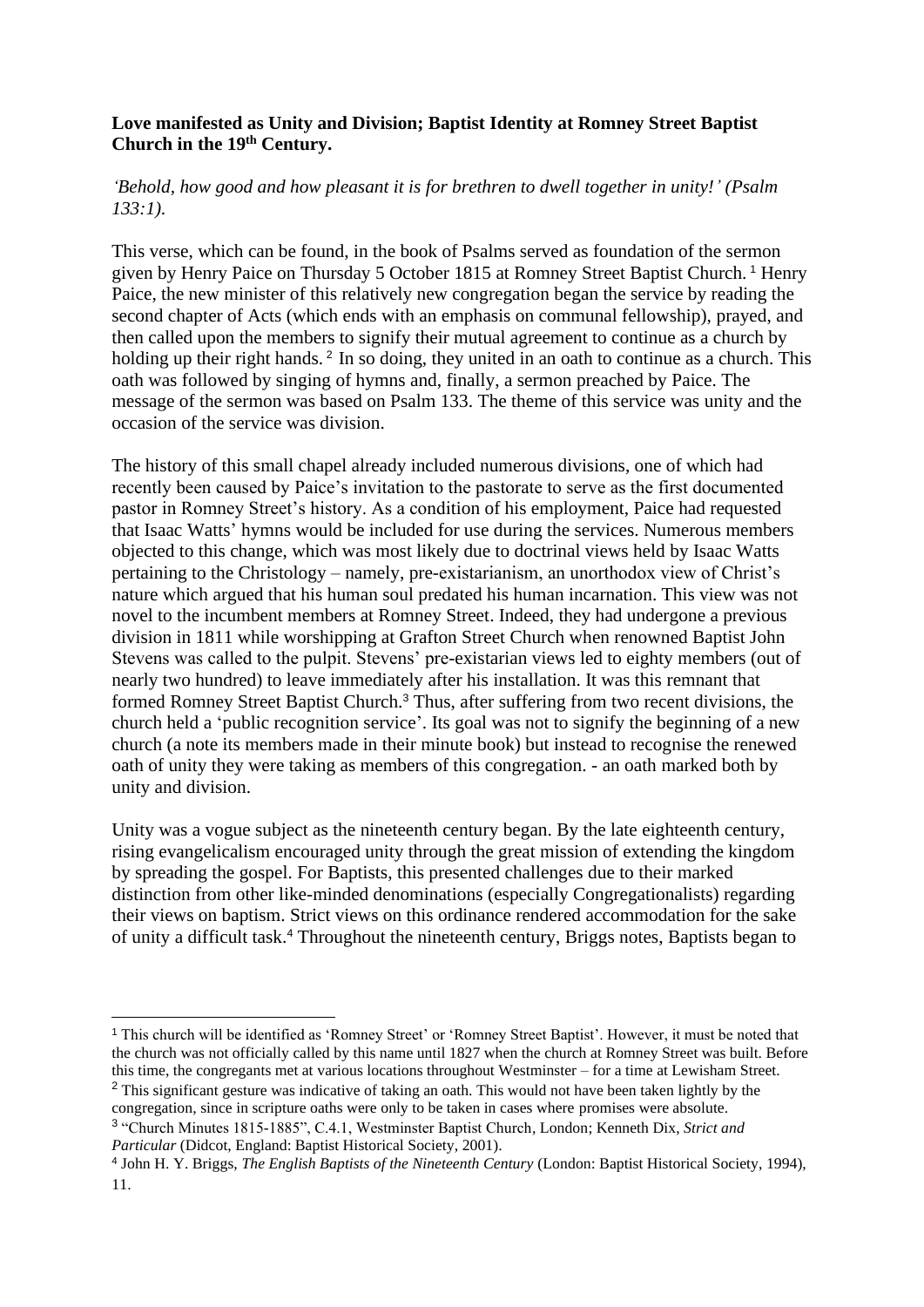prioritise this 'world-wide family' over their denominational distinction.<sup>5</sup> Bebbington suggests that the central evangelical message was becoming more important than what divided them.<sup>6</sup> Indeed, by the end of the nineteenth century, Baptists had, largely, turned away from their 'exclusive sectarianism' to accept the diverse practises of Christian obedience. A new ecumenical spirit had arisen wherein tolerance was granted for those who held to the same essential principles.<sup>7</sup> Schism was viewed by many as a serious calamity – Robert Hall Jr., renowned Particular Baptist minister, believed it ought to be avoided in the pursuit of unity.<sup>8</sup> Dunan-Page, in her study on David Crosley – an eighteenth century Baptist preacher - notes that also he valued unity far above his Baptist identity.<sup>9</sup>

However, evidence attests to the fact that denominational cohesion continued to be threatened by diverging beliefs and schisms in this period. These issues certainly created a tension within the general trajectory towards evangelical unity. However, they were not necessarily viewed as a contrast to unity. Indeed, as will be demonstrated in this paper through the example of the Particular Baptist church in Romney Street, unity was key to their practices of division; they divided for the sake of more intimate unity, manifested through love. Love was the foundation which guided both practices of unity and division.

Love has become a salient topic in recent historical research, with the rise of the history of emotions which has been very beneficial to understanding more fully the dynamic experience of contemporaries in the past. Looking at love provides insight into this experience by focusing on what people in the past valued most, and how they manifested this in feelings and actions. Love has been seldom used to interrogate the experiences within a church context. This is a great detriment, since love has long been associated intimately with the Christian faith – connected intricately to the atoning work of Christ to save sinners. In the nineteenth century, this was especially salient, given the increased emphasis on this atoning work within evangelicalism.<sup>10</sup>

Love was both a duty and a feeling. Particular Baptist Robert Hall noted that love was the superlative duty amongst Christians: 'no branch of christian duty is inculcated more frequently, or with more force…'<sup>11</sup> Love was, furthermore, expressed as a feeling. In a 1795 sermon at the Strict and Particular Baptist Church at Little Wild Street, Joseph Jenkins equated love with feelings when he suggested that feelings of love proceeds from higher views of God: 'the higher our views are of the Being…the more it charms and delights the soul…to rapture, to joy unspeakable and full of glory.<sup> $12$ </sup> In this article, love will be primarily assessed in its demonstrative form, as it manifests in church order and congregational duty within this church.

<sup>5</sup> John H. Y Briggs, *Pulpit and People: Studies in Eighteenth Century Baptist Life and Thought* (Milton Keynes: Paternoster, 2009), 9.

<sup>6</sup> David Bebbington, *Baptists Through the Centuries* (Waco, TX: Baylor University Press, 2010), 80.

<sup>7</sup> Briggs, *A History of the English Baptists. Vol. 3*, 9, 20.

<sup>8</sup> *Ibid.,* pp 44-45.

<sup>9</sup> Anne Dunan-Page, "The Writings of David Crosley and Baptist Identity in the Eighteenth Century," *Baptist Quarterly* 45, no. 5 (January 2014): 260–83, https://doi.org/10.1179/bqu.2014.45.5.002.

<sup>10</sup> Boyd Hilton, *The Age of Atonement: The Influence of Evangelicalism on Social and Economic Thought, 1795-1865* (Oxford [England] : New York: Clarendon Press ; Oxford University Press, 1988), 8.

<sup>11</sup> Robert Hall, *On Terms of Communion with a Particular View to the Case of the Baptists and Paedobaptists* (Boston: Wells and Lily, 1816), 82.

<sup>12</sup> Joseph Jenkins, *The Love of the Brethren, Proceeding from a Perception of the Love of God: A Sermon Occasioned by the Death of the Rev. Samuel Stennett, D.D Who Departed from This Life, Aug. 24, 1795. Preached in Little Wild Street, Lincoln's Inn Fields, Sept. 6, 1795.* (London: Bye and Law, 1795), 9.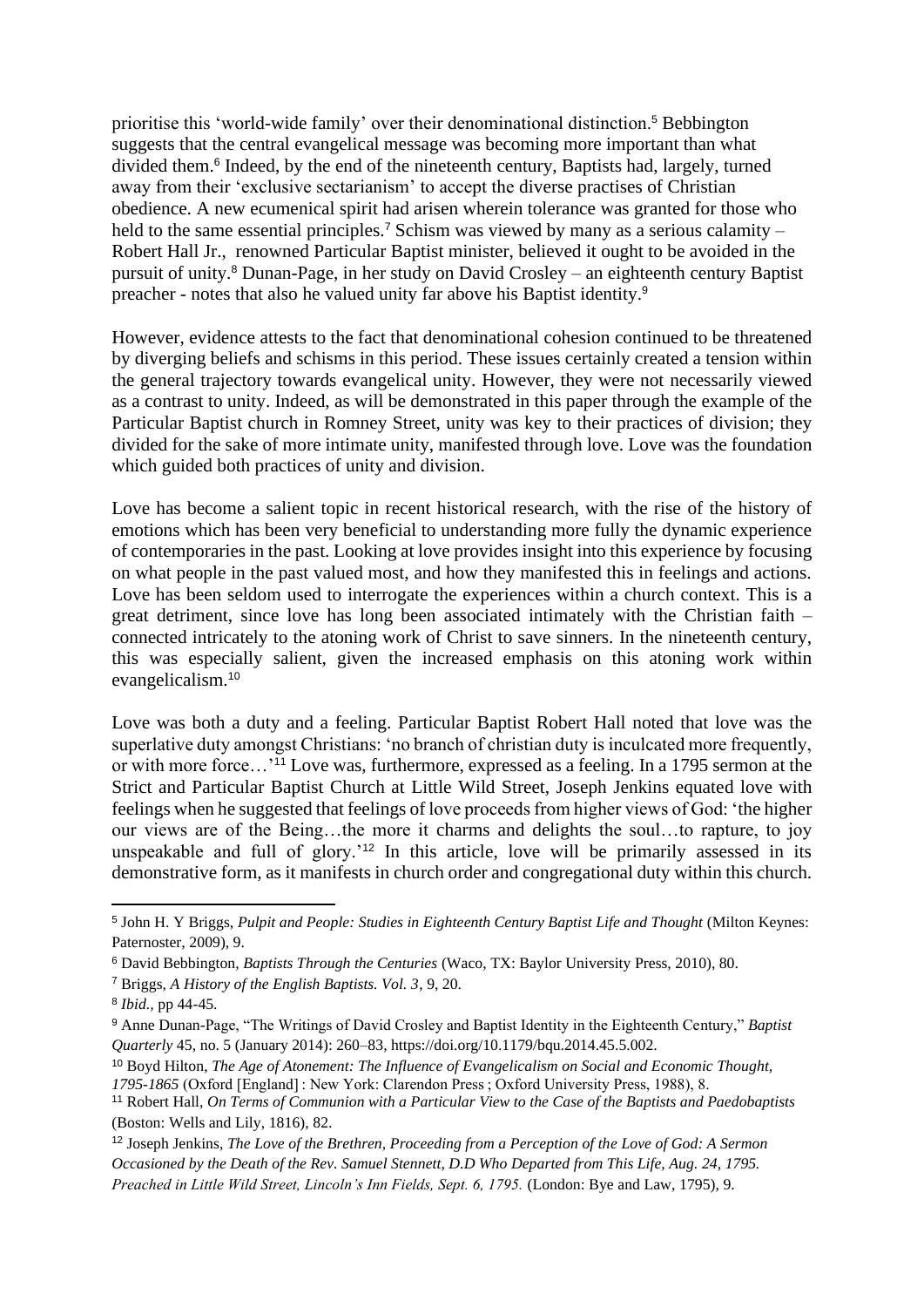However, the maintenance of duty was believed to be intrinsically connected to the feelings which would be shared, not only with the brethren but, importantly, with God. Particular Baptist preacher Samuel Pearce advised that true friendship with Christ would be manifested in love for believers – those of the same Christian faith. 'We have seen then, that only such as possess an high esteem for Christ, a cordial affection for his people, and manifest a zealous concern for his people, can reasonably hope that Jesus will own them as his, and his people's friends, at a future day.'<sup>13</sup>

Thus, as noted by Pearce's imperative, there was a connection between love for God's people and the manner in which this was expressed in quotidian church life. Indeed, I will suggest that Romney Street's emphasis on unity, and disciplinary division, was driven, at its axiom, by love: a love which primarily involved God and secondarily the church family, with a strong link between the two. Jenkins drew this connection in his aforementioned sermon, aptly titled 'The Love of the Brethren, proceeding from a Perception of the Love of God.' He suggested that the love of brethren was intrinsically connected to love of God: the love for the brethren was inevitably fuelled by the love for God and from God. Importantly, maintaining 'brotherly love' was a manifestation of loving God.<sup>14</sup>

In this article, I examine examples of unity and division in the lives of church members at Romney Street Baptist Church. Without unity, love could not be shared. Members were subjected to division when they behaved in ways which were considered unloving to God and each other; this was enacted through church discipline which, mainly, aimed to encourage transgressing members towards repentance and a re-embrace of unity. In this analysis, I use primary source material never before used in academic research (which has only recently been catalogued) from the archives of Westminster Baptist Church in London. The documents used mainly consist of a church minute book which records reports and correspondence from church meetings between 1815-1885. The duration covered by this article, importantly begins in1815, when this church minute book began, and ends in 1854 upon the departure of Pastor Thomas Baker. He was the last settled minister until Spurgeon intervened the prevent the church's closure and reopened it under his own authority eleven years thereafter.

The correspondence within the minutes, notably, is largely concerned with significant issues which faced the church – such as rules and regulations for membership, disciplinary measures, building works, and consideration of pastoral candidates. This article mainly utilises narratives found in the first two categories. Along with this, also used are memoirs, sermons, and other literature published by pastors at Romney Street in the nineteenth century, or significant Baptists who would have been, almost certainly, known (by name or by their works) to the members at Romney Street.

Importantly, I must also note the particular denomination to which this group would have identified themselves in the early nineteenth century. It is not enough to identify them as Baptist, as the Baptists were not a monolithic group, even in this period. Indeed, there was the distinction between the Particular Baptists (who believed redemption was limited and particular) and the General Baptists who believed Christ died for all men. Romney Street would have certainly held to particular redemption during the nineteenth century, though even this

<sup>13</sup> Samuel Pearce, *Reflections on the Character and State of Departed Christians in a Sermon Occasioned by the Decease of the Rev. Caleb Evans, D.D. Pastor of the Baptist Congregation, Meeting in Broadmead, Bristol; and Senior Tutor to the Academy in That City. Preached in Cannon-Street, Birmingham.* (Birmingham: J. Belcher, 1791), 13.

<sup>14</sup> Jenkins, *The Love of the Brethren, Proceeding from a Perception of the Love of God: A Sermon Occasioned by the Death of the Rev. Samuel Stennett, D.D Who Departed from This Life, Aug. 24, 1795. Preached in Little Wild Street, Lincoln's Inn Fields, Sept. 6, 1795.*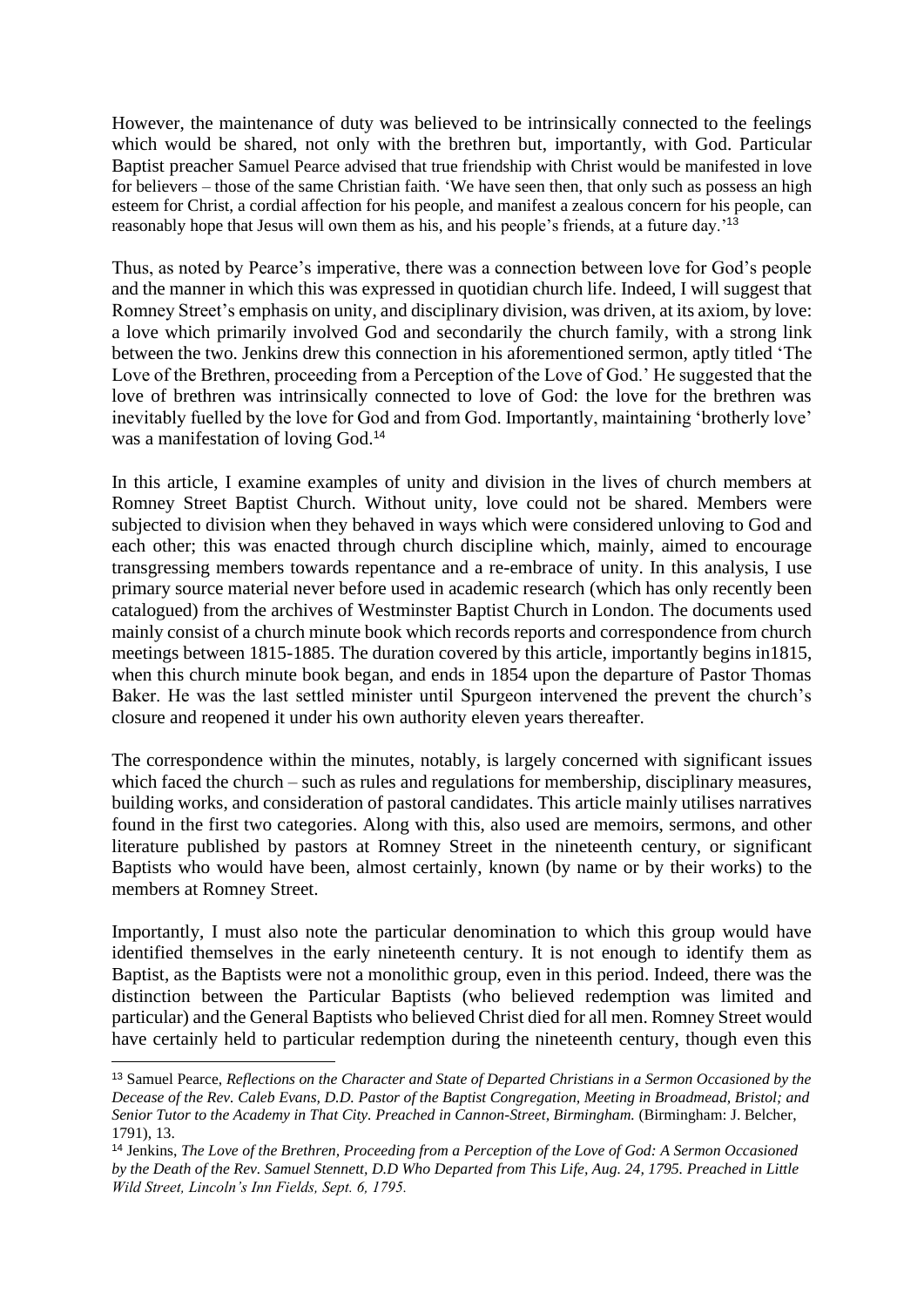delineation would not be sufficient definitive. Further distinctions within the Particular Baptists existed amongst those who identified as 'Strict and Particular', a group which placed significant emphasis on the practise of closed communion - to be discussed later in this article. By the end of the nineteenth century the Strict and Particular Baptists had largely become the 'Strict Baptist' and themselves were also torn between those who identified as 'Gospel Standard' or 'Grace Baptists.'<sup>15</sup> And, even this level of detail still does not adequately overview all of the diversity within the Baptist denomination. I will be defining this church at Romney Street as they have identified themselves in the opening title page of their church minutes which began in 1815: 'Record of the Proceedings of the Particular Baptist Church Holding Strict Communion meeting at Lewisham Street'. Notably, this Church did practise Strict Communion and joined the London Strict Baptist association from 1846. <sup>16</sup> Evidence suggests that they continued to hold these practises, and identify in this manner, until 1865 when C.H. Spurgeon took charge of the church and re-opened it under his authority. For the sake of this article, I will be referring to the Romney Street members as 'Baptists' throughout the rest of this article, with the caveat noting that this is more complicated than this one word could possibly convey. Of course, this nuanced difference does indicate that some of the distinctions applied to this denomination may not apply Baptists, or even Particular Baptists, as a generalisation. However, I am confident that the lens through which they are identified – love – would be a useful tool to understand other Baptist groups, and denominations, for future research; especially given the emphasis on love found within evangelical literature during this period. Hopefully this work will be a useful comparative framework by which to view other churches within the Baptist tradition, as well as wider nonconformity.

In this article, I will argue that while identity shifted for many churches due to evangelical emphasis on inter-denominational unity, these Romney Street Baptists saw unity as something which still ought to be restricted. This socially constituted identity was marked by love for God and love for one another. The first section in this article look at the duty of church members to love God by uniting in love with one another. Members were love God supremely by submitting to his precepts, in unity with one another. The second section in the article looks at disciplinary divisions which were instituted when 'unity in love' was threatened by disobedience. I intend to demonstrate that these rigid structures which were erected within the church were a way of life which was part and parcel of what it meant to be a Christian within this Baptist Church. Theirs was an identity which emphasised unity, even at the sacrifice of division; and, importantly, an identity which was epitomised by love.

## **Love as Unity**

The love believers had for one-another was deeply connected to the love that they had for God. As noted recently by psychology researchers there has been noted a strong connection between the love one has for God and the love shared with people. While a study by Moore et. al. focuses on love in families, its findings might extend to 'church families': the authors suggest that greater unity in love with family members fosters greater unity with God.<sup>17</sup> Indeed, this perspective of love transcends history; the connection between loving God and

<sup>15</sup>Dix, *Strict and Particular*, 1–5; Geoffrey Ralph Breed, *Particular Baptists in Victorian England and Their Strict Communion Organizations* (Didcot: Baptist Historical Society, 2003), 1–8.

<sup>16</sup> "Church Minutes 1815-1885"; Breed, *Particular Baptists in Victorian England and Their Strict Communion Organizations*, 193.

<sup>17</sup> T. J. Moore et al., "Loving God, Loving Others: The Sacred Among American Mainline Protestant Families," *Marriage & Family Review* 54, no. 7 (October 3, 2018): 733–48.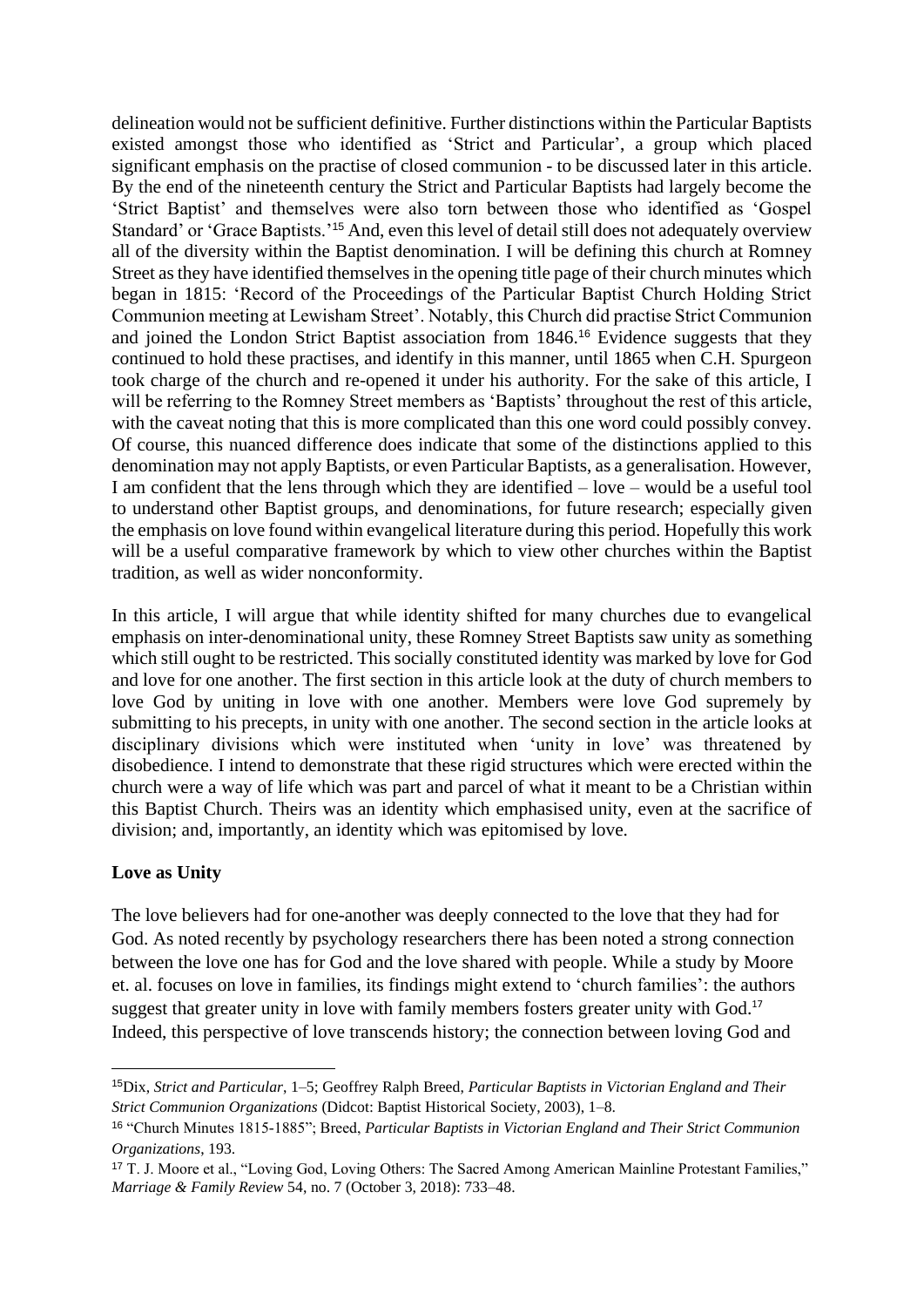loving others amongst Christians is often manifestly plain. Simon May, in his work on the history of love, asserts that love became a 'supreme virtue' due to the impact of Christianity; it was through love that one came closest to the divine. Martin Luther went as far to once proclaim: 'we are gods through love'.<sup>18</sup>

The Bible notably makes this teaching plain when it claims that the greatest commandment is 'Thou shalt love the Lord thy God with all thy heart, and with all thy soul, and with all thy mind.' And the second, closely connected greatest commandment: 'Thou shalt love thy neighbour as thyself.' The connection between loving God and loving others was profoundly connected in the minds of these Baptists in the nineteenth century. They believed that by uniting in love with each other, they were, in effect, loving God supremely. Thus, the importance of this unity received great emphasis.

John Gill, one of the most pre-eminent Particular Baptists, whose influence would have certainly been felt by the members at Romney Street, made love salient when discussing the duties incumbent upon church members. In this list of duties, he noted firstly that their duty was to: 'Principally – love one another. This love ought to be fervent, unfeigned, and universal to the saints, weaker as well as stronger, poor as well as rich.' The rest of the duties in his list uncovered ways in which members might love one another, such as: keeping unity, sympathising with each other, watching over each other, and bearing each other.<sup>19</sup> Romney Street elevated Christian unity as synonymous with expressing love. In their confession, released in 1826, 'uniting in love' featured as a significant theme. A section devoted to love in its entirety suggested that members should unite in 'brotherly love' with one another:

'We believe it to be our duty and privilege to walk with each other in all humility and brotherly love  $(1$  John  $4:11$ ) – to stir up one another to love and good works (Heb. 10:24) – and (when circumstances render it necessary) to warn, rebuke and admonish one another (2 Thess. 3:15) according to the rules of the gospel...'<sup>20</sup>

Love formed the basis for the rigid structures which were erected within the church, which members were expected to heed if they wanted to continue in fellowship with this church. Love has been frequently associated with duty and obedience in research on family relationships as well as individual spirituality.<sup>21</sup> It was, likewise, a significant element in church relationships, though attention has not been sufficiently paid to this link. As noted, uniting with one another was expected to foster greater loving unity with God; as long as his precepts were obeyed. Indeed, obedience was seen as key to love. This is eminently apparent in a circular by The West Midland Association of Particular Baptist Churches, issued in 1841: "We long to love him supremely, to obey him unhesitatingly, to submit to him unreservedly, to serve him unweariedly, to love him exclusively…"<sup>22</sup>

<sup>18</sup> Simon May, *Love: A History* (New Haven, Conn.: Yale Univ. Press, 2011), 82–93.

<sup>19</sup> John Gill, *Gill's Complete Body of Practical and Doctrinal Divinity* (Philadelphia: Delaplaine and Hellings, 1810).

<sup>20</sup> "Church Minutes 1815-1885."

<sup>21</sup> Katie Barclay, *Love, Intimacy and Power Marriage and Patriarchy in Scotland, 1650-1850* (Oxford: Manchester University Press, 2014), 102–20; Phyllis Mack, *Heart Religion in the British Enlightenment: Gender and Emotion in Early Methodism* (Cambridge: Cambridge University Press, 2008).

<sup>22</sup> *The First Circular Letter of the Ministers and Messengers of The West Midland Association of Particular Baptist Churches Assembled at Hilston on the 29th and 30th of June, 1841.* (Shrewsbury: J. Crumpton, Mandol, 1841).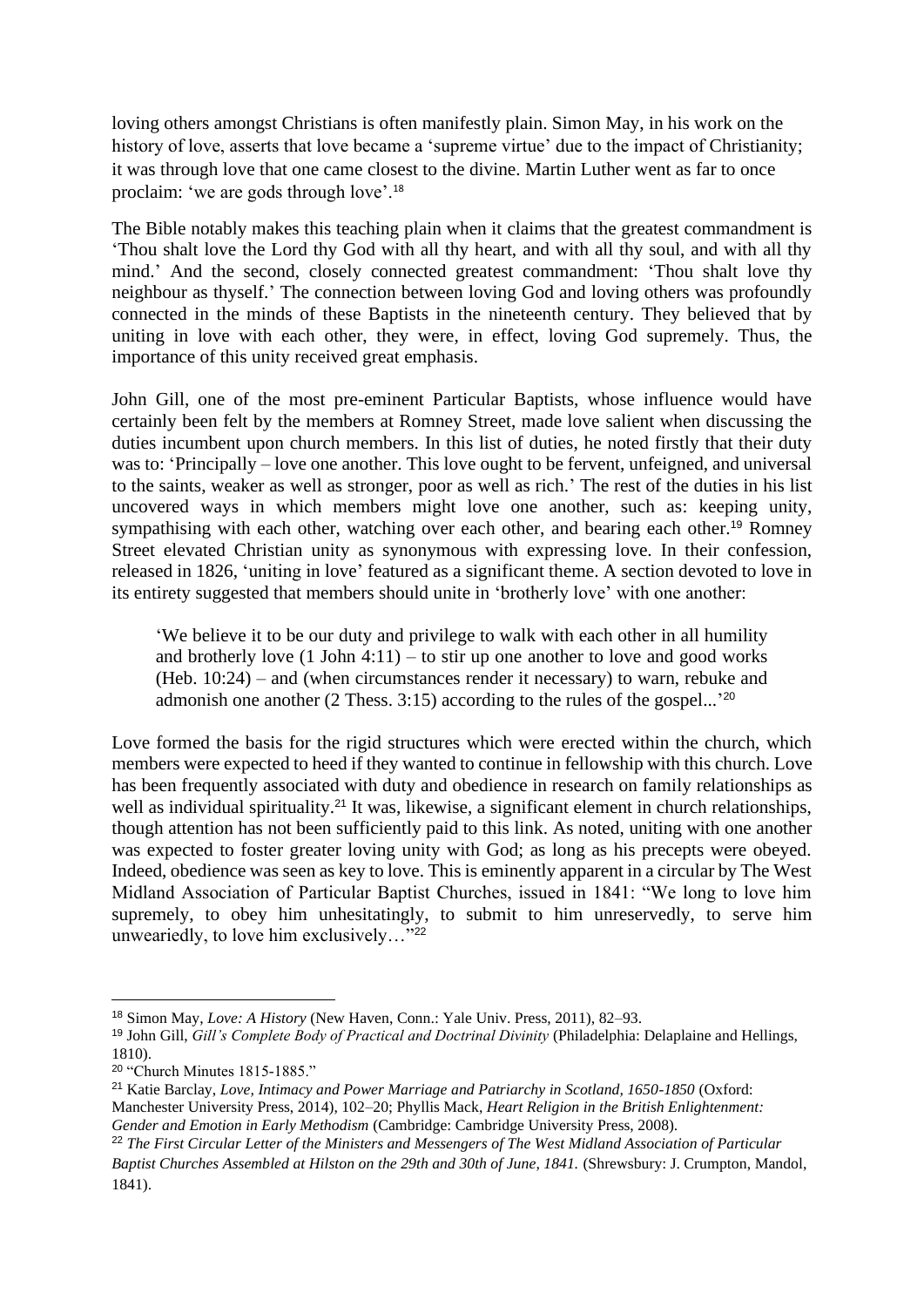Thus, for members, the expectations were two-fold; they were expected to hold each other accountable and likewise to accept discipline from one another. This balance was expected to foster greater unity with God. The intentional purpose of discipline will be covered in the section on 'divisions'. Firstly, however, was the expectation of unity – and the greatest manifestation of this was continued attendance at the church.

# *Church Attendance*

Indeed, the most emphasised duty of church members was attendance – it was a duty which was foundational to membership itself. Failing to attend church was a justified reason for church discipline and it was the most common offence listed in the church minutes at Romney Street. Members were frequently disciplined due to continued absence from Church without a good excuse.<sup>23</sup> The Church Rules derived in 1826, note that failing to attend was equivalent with 'want of love to Christ'.<sup>24</sup> At least 75% of disciplinary acts recorded in the minute book, were due to this offence. Non-attendance could have meant that members simply stopped attending Romney Street. Minutes recorded that some members hadn't been seen for at least a decade and were presumed dead – without confirmation they were excluded. Occasionally, the minutes also mentioned that they had 'joined another church' though it was unclear what type of church or whether it was agreeable. In 1833 a significant portion of the membership left on-mass when the former pastor Christopher Woollacott, caused a division in the church. His ministry had been declared unfruitful, and he left, taking with him seventy-three members in 1833 – at least fifty of whom were women. Indeed, far more women were excluded than men (150 out of 261 exclusions were women) and, likewise, more women were excluded due to 'non-attendance' than men (116 women were excluded for 'non-attendance' in contrast to 55 men). While this article does not focus upon gender, this raises an interesting point which warrants further research to determine whether this was a normative feature in Baptist life in this era.

To 'take up their place' by attending church was paramount. It was hardly an atypical emphasis as it wasfrequently noted in other Baptist didactic literature.Joseph Ivimey, a Particular Baptist minister and historian, would have been well-known to Romney Street members. He preached the sermon for the 'laying of the cornerstone' of their new chapel in 1827.<sup>25</sup> His *Pastoral Counsels*<sup>26</sup> addressed members of his own church with the first duty emphasised as the need to attend public worship.<sup>27</sup>

The 'Strict and Particular Baptist Church' in London at Little Wild Street Church, also included this edict in its standing rules. These rules dated back to 1695, when it noted as its first rule the importance of church attendance. Indeed, absences from church warranted an investigation to determine whether the truancy was an excusable one.<sup>28</sup> *The Baptist Magazine* published many

<sup>23</sup> Gill, *Gill's Complete Body of Practical and Doctrinal Divinity*, 540.

<sup>24</sup> "Church Minutes 1815-1885."

<sup>25</sup> "Church Minutes 1815-1885."

<sup>&</sup>lt;sup>26</sup> Ivimey was an important figure in Strict and Particular Baptist communities in the 19th century. He was involved in setting up the Baptist Union in 1812, and he also preached at the Romney Street service to commemorate the new chapel.

<sup>27</sup> George Pritchard, *Memoir of the Life and Writings of the Rev. Joseph Ivimey* (London: George Wightman, 1835), 146.

<sup>&</sup>lt;sup>28</sup> "Little Wild Street Baptist Church" (n.d.), C/LONDON/LITTLEWILD1, Angus Library and Archive, Regent's College Oxford.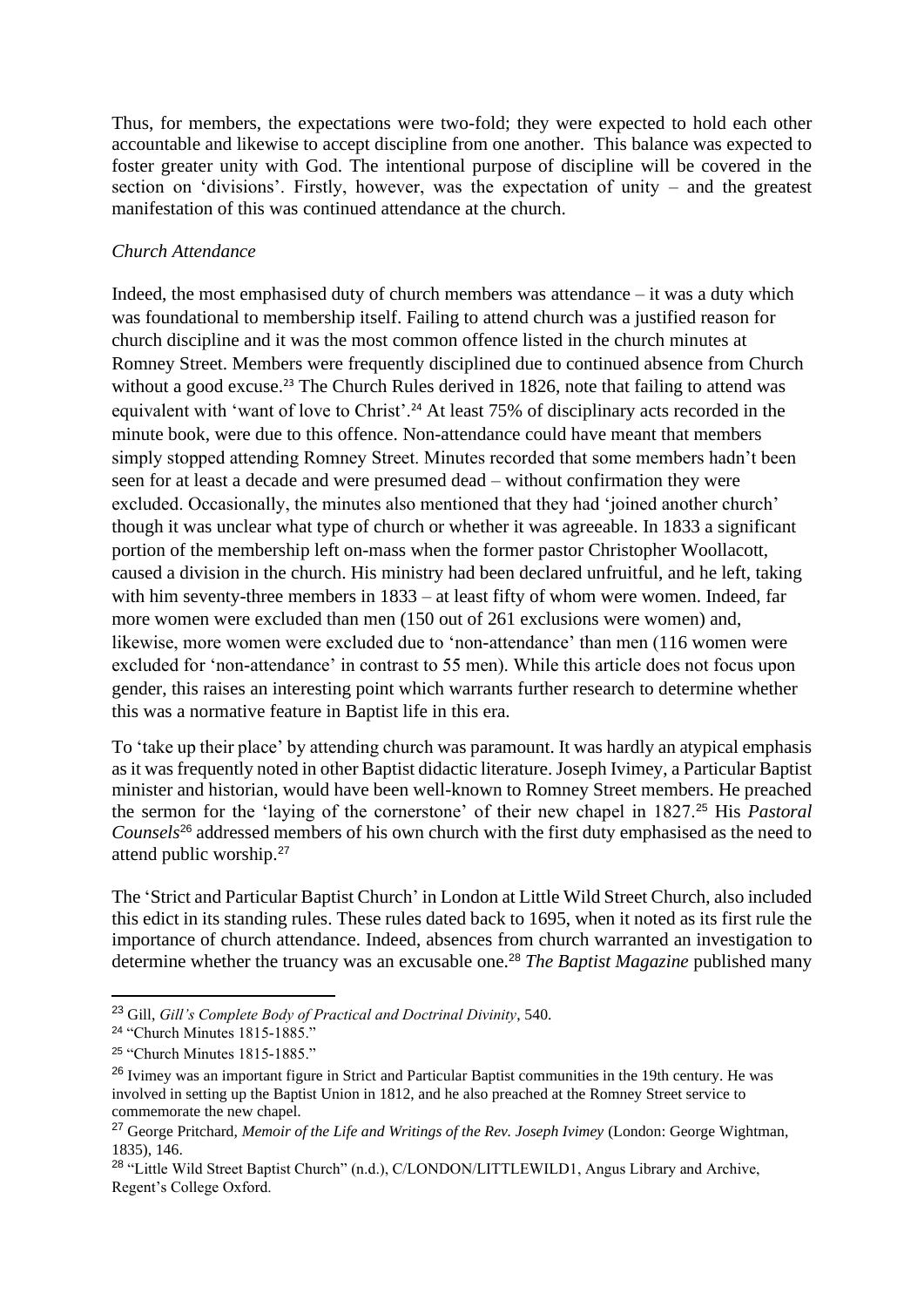articles on this subject, including one in 1833 whose author noted 'it is the duty of a church member to attend *regularly* the public meeting of the church on the Lord's Day.<sup>'29</sup> Indeed, to do otherwise was considered to be 'walking disorderly'.

# *Church Membership*

It must also be noted that church membership did not simply refer to the cohort of attendees who regularly and intermittently attended the church. Membership included those who had intentionally joined with this specific church, as their own 'church family'. This was the body of believers with whom they were expected to unite on a regular basis. Thus, the process of becoming a member was rigorous.

The Baptist view on church membership was frequently written about in conduct literature. John Gill's seventeenth century instructions regarding church order were re-published in 1810 in his *Body of Divinity.* This account was based on a New Testament model of the church wherein each guideline was supported with a bible verse as proof.<sup>30</sup> It is a helpful contextual resource for understanding the membership procedures at Romney Street in the nineteenth century. John Gill believed that membership should not be available to 'anyone at pleasure' but instead should be reserved for those who demonstrate their Christianity through a profession of faith in Christ.<sup>31</sup> Indeed, the church minutes suggest there were two means by which a candidate might become a church member: by his/her testimony or by a transfer of membership from another church (often called 'dismission'). The former procedure was for candidates who were not presently a member at any other church. Candidates would relay their Christian testimony to the members at the church, to ensure that those who joined the fellowship were united with the rest of the congregation. The importance of this was echoed in the final statement in Romney Street's 1825 Confession of Faith: 'it be our duty to "stand fast in one spirit, with one mind, striving together for the faith of the Gospel."'<sup>32</sup> To ensure this, it was emphasised from the beginning, in the procedures to become a member of the Church.

In order to assess a candidate's potential for unity with the church, Romney Street Baptist expected candidates to submit a letter of intent to join the church to the deacons. After this submission, a month would elapse between the proposal and the decision to accept or reject the candidate. During this interim period, two 'messengers' would be appointed to investigate the candidate's spiritual and moral condition through multiple home visits.<sup>33</sup> This was not an unusual practice in Baptist churches; Little Wild Street Church also referred to this procedure. Becoming a member entailed a rigorous process, the aim of which was to discern whether or not candidates would be able to live in loving unity with the incumbent members of the church. The foundation of this investigation would have been based on two main issues: moral life and doctrinal beliefs – both of which will be interrogated more in the next section on division.

Once a candidate had been accepted as a member, he or she was expected to unite with the church and 'filled up [his/her] place'.<sup>34</sup> In addition to their attendance, church members were

<sup>29</sup> "On the Obligation of Church Members to Attend on the Public Worship of the Church," *The Baptist Magazine*, 1833.

<sup>30</sup> Bebbington, *Baptists Through the Centuries*, 256–57.

<sup>31</sup> Gill, *Gill's Complete Body of Practical and Doctrinal Divinity*, 520.

<sup>32</sup> "Church Minutes 1815-1885."

<sup>33</sup> "Church Minutes 1815-1885."

<sup>34</sup> "Church Minutes 1815-1885."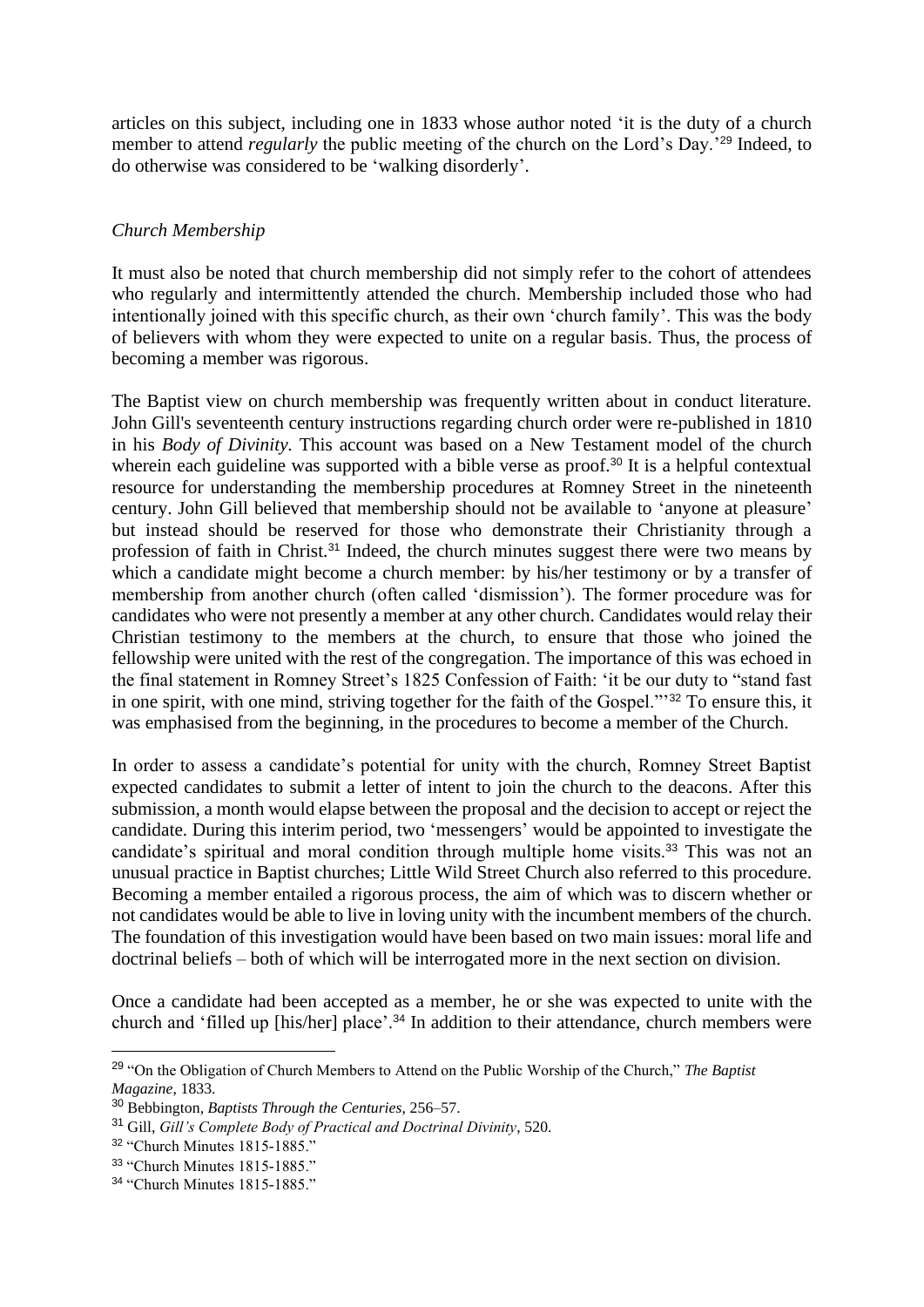expected to fulfil various other expectations which demonstrated their love for each other and love for God, including participation in the ordinances of Baptism and the Lord's Supper. Indeed, to even be admitted as a member of Romney Street, baptism by immersion was a prerequisite (a common practise within Baptist churches). While it was not believed that the ordinances granted salvation, Baptists vehemently contended their importance as they were believed to be directed by God. Indeed, one American Baptist author, when presented with that query, said that attempts to determine what is 'essential' to salvation is 'unworthy of a Christian.' He argued that such vernacular gives adherents an excuse for disobedience. 'This examining with accuracy how far a man may go on the verge of hell, is to me a terrible calculation. This trying how close one can graze the edge of damnation is an experiment which alarms, frightens, appals me.' 35 The proper administration of the ordinances of Baptism and the Lord's Supper was supremely important - both were demonstrations of unity with God and one's congregation. Indeed, they were vital enough to warrant a fracture of this unity when doctrines surround these principles were disobeyed, as will be noted in the final section of this article.

Thus, love was not only represented through unity with the church family  $-$  it was also represented by division by discipline. Indeed, as Bebbington asserts, 'the upholding of discipline was one of the signs of a high Baptist regard for the visible church'. <sup>36</sup> The membership was, in theory, meant to comprise only those members who were pious and sincere in their faith – those who had been baptised and joined the membership testifying to their love shared with God, and thus uniting in love with the local church. When church members violated the laws of God as understood by this church, the most loving thing to do was through discipline which would hopefully have restorative effects. This is the subject of the next section: division and love.

## **Love as disciplinary division**

Division was a significant aspect of love between church members at Romney Street. There were, certainly, numerous occasions wherein a division took place at the church. The narrative at the beginning of this article was one example in which a formal division ensued which marked the beginning of Romney Street Church. This division was enacted, most likely, due to doctrinal differences. However, divisions did not just transpire when Churches restructured; they also took place when members were expelled. A significant example of this at Romney Street was, as noted, when second pastor Christopher Woollacott left Romney Street in 1833 and took a large proportion of the membership with him. Members who left with Woollacott were noted as 'withdrawn from' in the minutes. Divisions of this category were more frequent at Romney Street than large-scale restructuring divisions of the entire church. Admittedly, it may seem odd to compare the large-scale divisions which cause churches to split and the expulsion of individual members for moral and doctrinal reasons, but I suggest a relationship existed between the two. Church order and unity was obviously threatened by large-scale disagreements and transgressive behaviour which resulted in restructuring. However, it was, perhaps, reduced at Romney Street through rigorous attention to individual and smaller group instances of disagreements and transgressive behaviour.

<sup>35</sup> R. Fuller, *Baptism and the Terms of Communion* (Charleston: Southern Baptist Theological Seminary, 1854), 101.

<sup>36</sup> Bebbington, *Baptists Through the Centuries*, 182.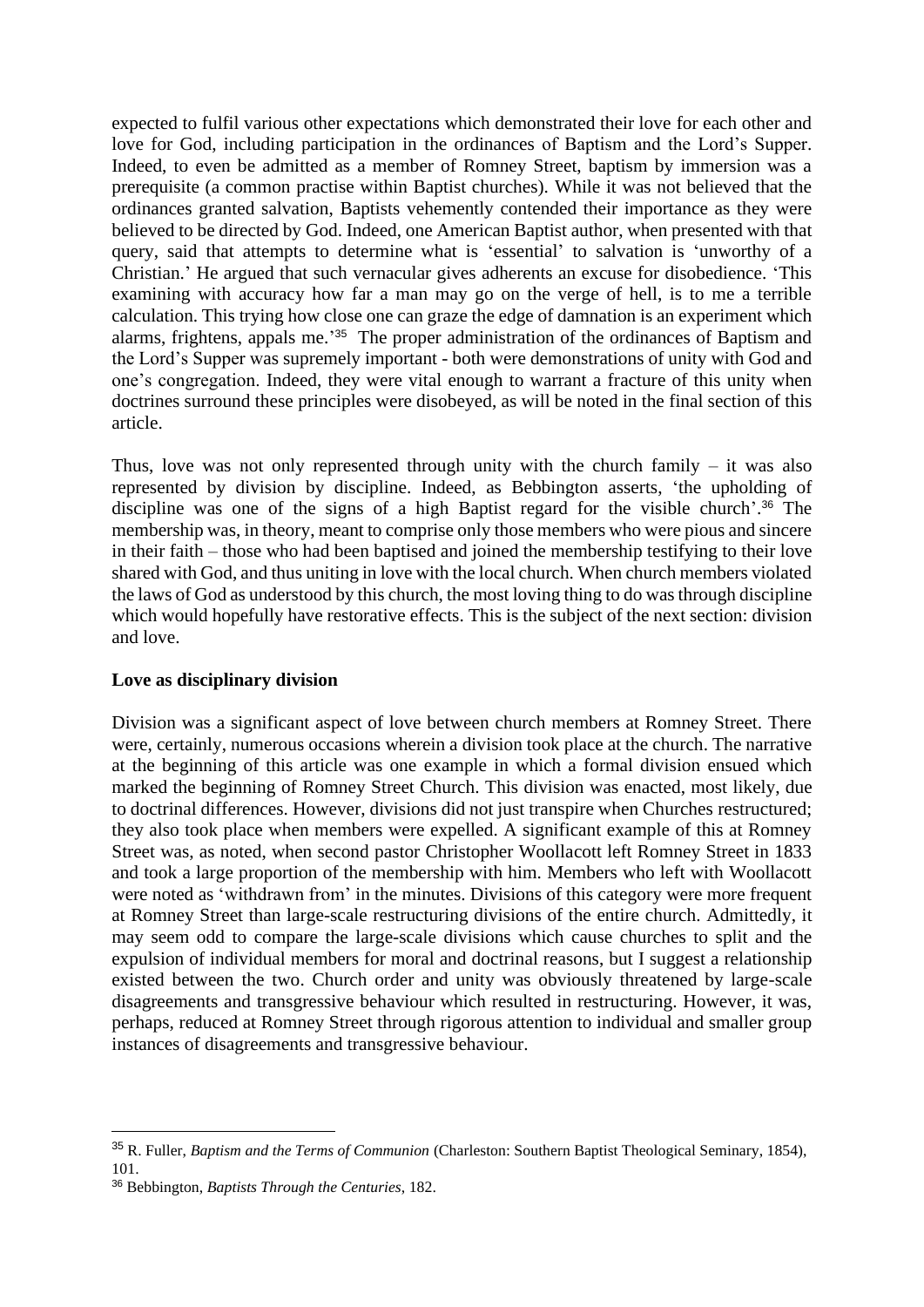When members were 'withdrawn from', or 'excluded'<sup>37</sup>, a formal division was placed between them and the remaining members of the church. The exclusion of members from this community was not done hastily. Accusations which might warrant excommunication were examined and investigated; research would be conducted into their private lives to a degree unseen in the present day. For the sake of unity, it was important not to expel every member suspected of misdeeds, but they were certainly rigorously investigated. In cases where evidence suggested that these accusations were true, discipline would ensue which was, typically, manifested as ejection from the church membership; this was an act of love. Members submitted to each other in this ecclesiastical discipline<sup>38</sup> as they were mutually helping one another to grow in love and obedience to God.

Indeed, churches were viewed as the 'moral courts' who ensured the purity of the church as the bride of Christ was protected. Discipline was an important punitive measure both to protect this purity, and to correct saints who were viewed to be straying.<sup>39</sup> Love for God and for fellow church members was demonstrated through the rigorous management of these standards. If members significantly strayed, they were held to account with discipline which mainly intended to be temporary. This disciplinary action barred them from church 'fellowship' until they could be restored through repentance. John Gill, in his magnum corpus: *Body of Divinity,* set out the parameters for excommunication (expulsion) by first defining what excommunications did not include *–*namely, a 'delivery to Satan.' Excommunication was, instead, the 'removal of a man from the communion of the church, and all privileges associated'. 40

The language used in the church's minute book to mark these occasions is noteworthy – sometimes when members were excluded from membership, the authors marked their expulsion by stating that 'their names were erased from the church book.' This phrase was not exclusive to Romney Baptist; it was also used to describe the expulsion of members in other Baptist Churches<sup>41</sup> Using this vernacular to describe member expulsion would have been significant to the members of this community. It would have conjured up images of the scene described in Revelation 22, which describes future blessing to those who follow God's commandments as well as the dire consequences for those who tried to impede his glory: 'God shall take away his part out of the book of life'. This signified their removal from fellowship with God. However, as noted, these members were not facing permanent exclusion. The aim of discipline was to encourage the members to repent of transgressing and, eventually, be restored to the fellowship. This was echoed by Gill, who very explicitly advised that excommunication was not equivalent to eternal condemnation. Nonetheless, the imagery would not have been lost on the recipients of this discipline.

The 'privileges associated' which Gill mentioned above are those which were naturally born out of fellowship. In essence, these Baptist members were encouraged to implore what is

 $37$  Both of these terms were used in the minute book to refer to the same procedures – the formal division between the incumbent members of Romney Street and the transgressing member(s)

<sup>38</sup> Jenkins, *The Love of the Brethren, Proceeding from a Perception of the Love of God: A Sermon Occasioned by the Death of the Rev. Samuel Stennett, D.D Who Departed from This Life, Aug. 24, 1795. Preached in Little Wild Street, Lincoln's Inn Fields, Sept. 6, 1795.*

<sup>&</sup>lt;sup>39</sup> D. Bustin, "Hanserd Knollys and the Formation of Particular Baptist Identity in Seventeenth Century London," in *Baptist Identities: International Studies from the Seventeenth to the Twentieth Century*, ed. I. Randall, T. Pilli, and A. Cross (Milton Keynes: Paternoster Press, 2006), 17.

<sup>40</sup> Gill, *Gill's Complete Body of Practical and Doctrinal Divinity*, 539.

<sup>41</sup> "Little Wild Street Baptist Church."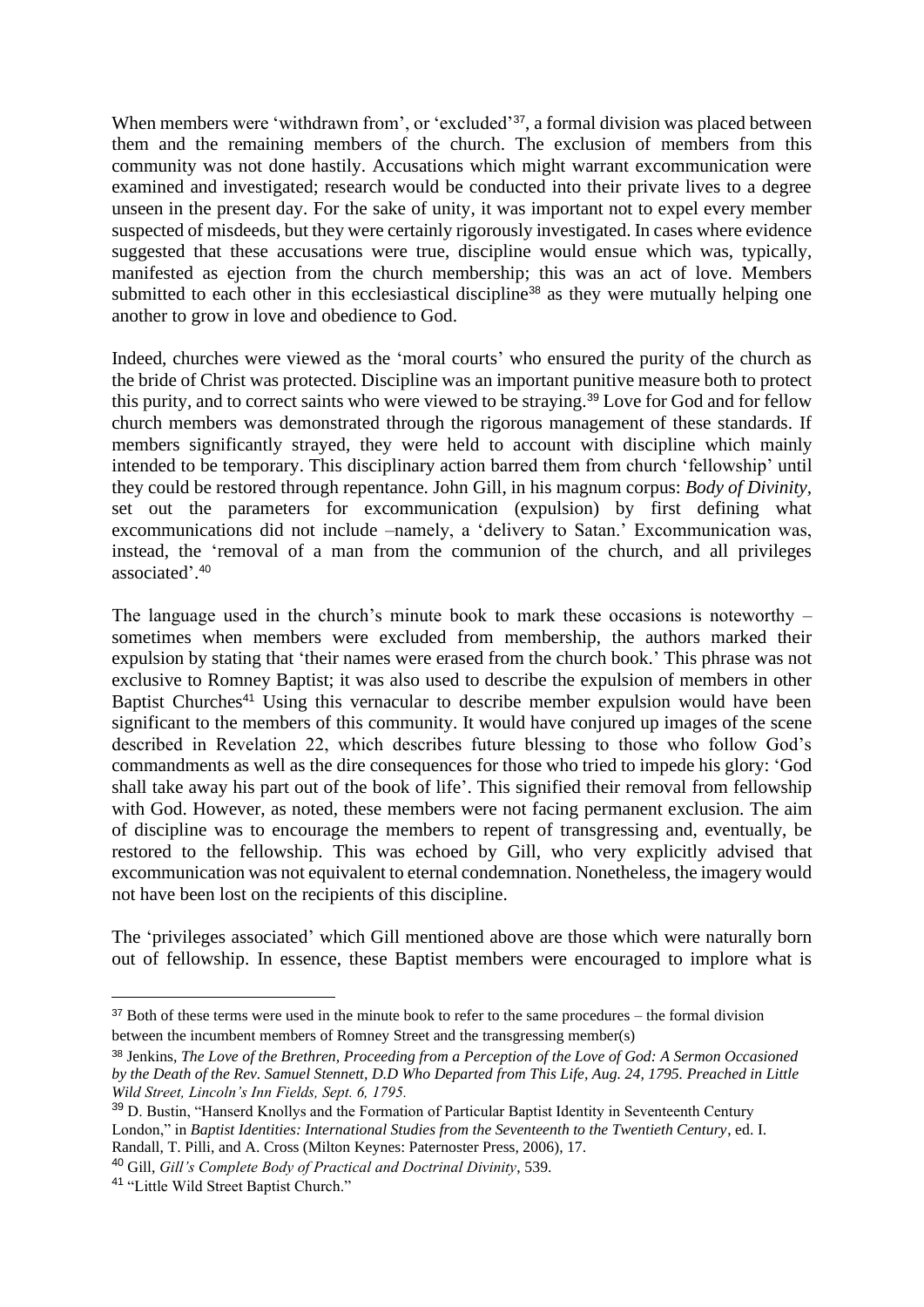colloquially known today as 'tough love'. Members were treated as 'outsiders' of the group until it was clear that their discipline had its effect (repentance) and reconciliation (with God and the Church fellowship) was granted. Indeed, division was both physical and symbolic: the physical separation from their brethren would have, undoubtedly, signified their separation from God. In separating themselves from their fellow brothers and sisters, these Baptists hoped that unity might ultimately be achieved through restoration.

During this disciplinary period, members were to be avoided, noted Gill. When considering how this discipline should manifested, he advised: '[By] avoiding familiar conversation with them; not keeping company with them, not eating with them at the Lord's Table.<sup>'42</sup> Two main reasons for such discipline were both related to infringing on unity: by desecrating the primary love of God by living immorally and by threatening the unity within the church family through doctrinal disputes.

## *Exclusions for Immorality*

In the Romney Street minutes at least thirty-one instances of 'immorality' were recorded as cause for exclusion.<sup>43</sup> Bebbington notes that the most frequently disciplined violations in this genre for Baptists included breaking the Sabbath, exogamous marriages, sexual immorality, and drinking.<sup>44</sup> Exclusions for immoral reasons in the minutes included various indiscretions, such as: lying and deceit, use of profane language, and a general description of 'unfavourable character' where no further details were unveiled. Of the thirty-one instances of exclusions due to immorality identified, nearly half were sexual crimes: pregnancy outside of wedlock, adultery, and premarital sex. The most significant example of this involved the scandal of John Blackaby and Mary Evans.

A church members' meeting in August 1835 discussed 'scandalous offense' (as noted by the church minute book). In the previous meeting, members had voted unanimously to exclude Mary Evans from church fellowship, owing to her 'being in a situation in which no unmarried female ought to be found.' Miss Evans, it was revealed, had been engaged in an affair with an unidentified married man. Rumours suggested that her partner was a member at their church, Mr Joseph Blackaby. Blackaby, after arriving late to this meeting, was put on the spot, as the pastor called upon him to answer before God and the church – 'Was there any truth in this report?' He denied any guilt in this matter. Nevertheless, a committee of brethren was appointed to investigate these matters.

Thus, members awaited in anticipation for the truth to be revealed weeks later, at the October meeting. The committee members, after a couple of months of elaborate investigating, reported their findings. Unimpeachable testimony revealed that Blackaby had been in the habit of visiting Miss Evans in the late hours of the day, alone, for hours at a time. No other man was observed to visit her so frequently, and the committee had concluded it was reasonable to believe that Blackaby was, in fact, the guilty partner of Miss Evans' adulterous crime. The committee confronted Miss Evans, but she refused to reveal the man's identity. She would only

<sup>42</sup> Gill, *Gill's Complete Body of Practical and Doctrinal Divinity*, 539.

<sup>&</sup>lt;sup>43</sup> It is interesting that most of these were the remit of the male population of the church (at least twenty). This warrants further examination, looking at the gendered nature of exclusions in the church.

<sup>44</sup> Bebbington, *Baptists Through the Centuries*, 182.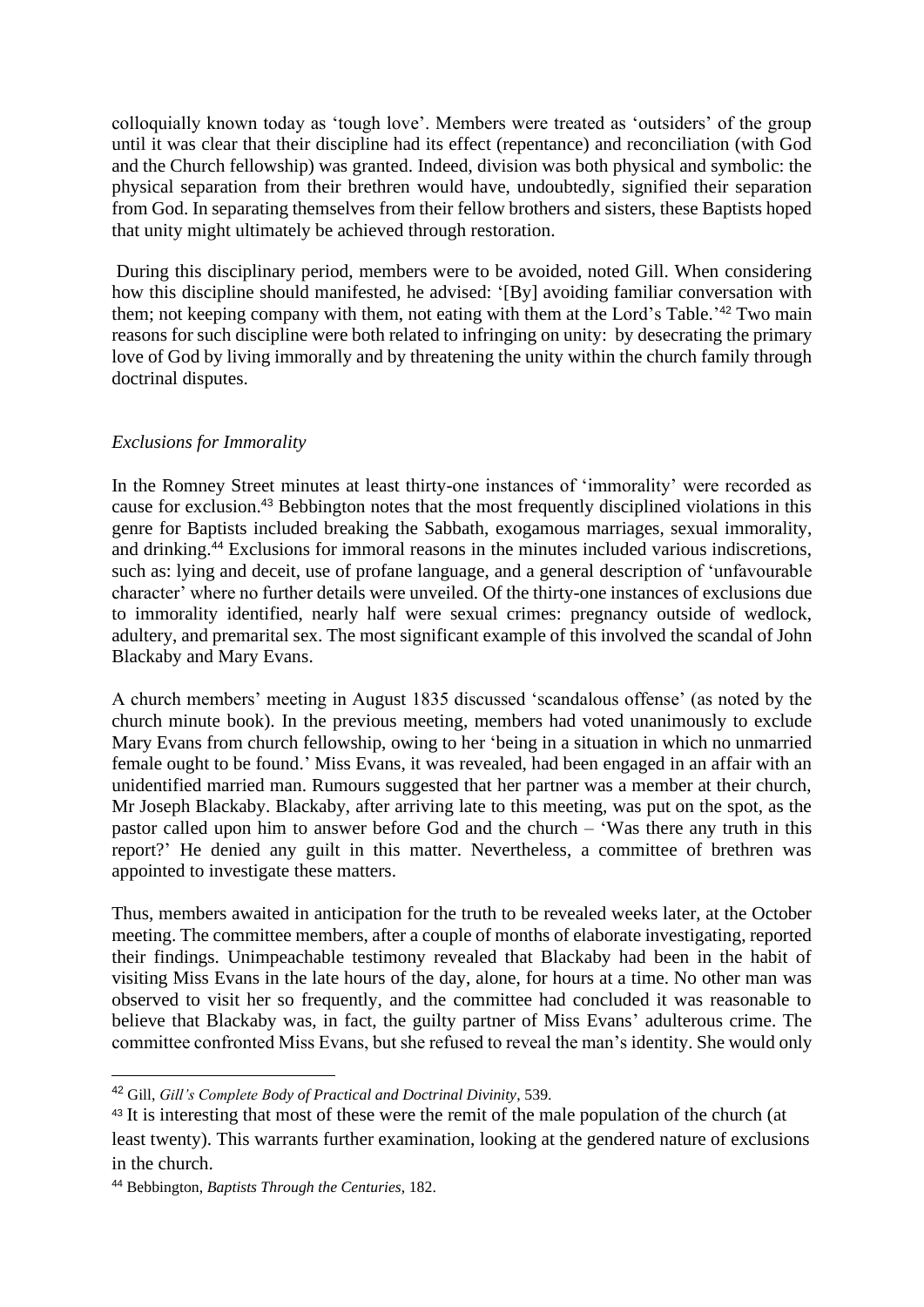speak about the affair with the accused, Mr Blackaby. By November, this tale was nearing its anti-climactic finish. The 'messengers' who led this investigation reported to the church that no progress had been made; Mr Blackaby as well as his wife, Sarah, both admitted to knowing the identity of Miss Evans co-conspirator. However, they refused to give up his name. Thus, the church members made the following resolution: Joseph and Sarah Blackaby were to be excluded from church membership. They were both expelled, and the mystery of this affair remained unsolved.<sup>45</sup>

Sexual indiscretions were not atypical reasons for exclusion in the minutes; as noted, these accounted for a significant proportion of exclusions granted due to immorality. Indeed, deviant sexual behaviour was addressed in many denominations and churches. For some, attitudes towards sex were, arguably, intrinsically connected to perceptions of unorthodox religion.<sup>46</sup> Evidence has also demonstrated that myriad couples engaged in deviant behaviour in spite of the potential consequences in their church settings.<sup>47</sup>

Thus, the case of the Blackabys and Mary Evans was not an unusual one. As already noted, the minutes of Romney Street contain a plethora of exclusion on the grounds of sexual immorality. However, two things were exceptional regarding this case. Firstly, was the amount of time devoted to it in the minutes. While sexual deviance was not uncommon reason for exclusions in the moral category, most cases only devoted a few sentences at most to the crimes. In this case, more than two full pages of church minutes were devoted to this case. Perhaps this extensive coverage was related to the enigma surround this case, which is the second exceptional point. Unlike most other cases of expulsion which reveal a detailed account in the minutes, it is not entirely clear why Romney Street expelled the Blackabys. They clearly suspected Joseph was complicit in the 'scandal' with Mary Evans; if she wasn't, they seemed to believe it was morally remiss of the couple not to reveal her 'co-conspirator'. Ultimately, the case seemingly remained unresolved. On the other hand, there may have been more nuance in this situation which was not revealed in the minute book of member meetings. Unfortunately, the deacon meeting minutes did not survive for this period – which might have unveiled some of this mystery.

Besides sexual indiscretions, numerous other examples of serious immoral behaviours were noted in the minutes. One of the most devastating cases in the minutes is the story of a workingclass man who attempted suicide: Samuel Maisey.

In September 1842 Maisey's master instructed him to take a portion of gold to the refiners. Samuel was feeling rather unwell on this occasion, and decided to forego walking, as was his custom, and take a cab instead. After exiting the cab, he realized he had forgotten the gold inside, and was unlikely to ever recover it. In this dire situation, Maisey resolved to take his own life; he prepared himself some poison. He did not use the poison immediately but kept it on hand to be used once his master discovered his negligence. Soon, this moment arrived. Maisey attempted to ingest his fatal concoction, but was discovered by his wife who obstructed him, by calling for a nearby officer. Upon hearing this, the church sent a couple of messengers

<sup>45</sup> "Church Minutes 1815-1885."

<sup>46</sup> William Gibson and Joanne Begiato, *Sex and the Church in the Long Eithteenth Century: Religion, Enlightenment and the Sexual Revolution*, 2017.

<sup>47</sup> Leanne Calvert, "'He Came to Her Bed Pretending Courtship': Sex, Courtship and the Making of Marriage in Ulster, 1750–1844," *Irish Historical Studies* 42, no. 162 (November 2018): 244–64, https://doi.org/10.1017/ihs.2018.32.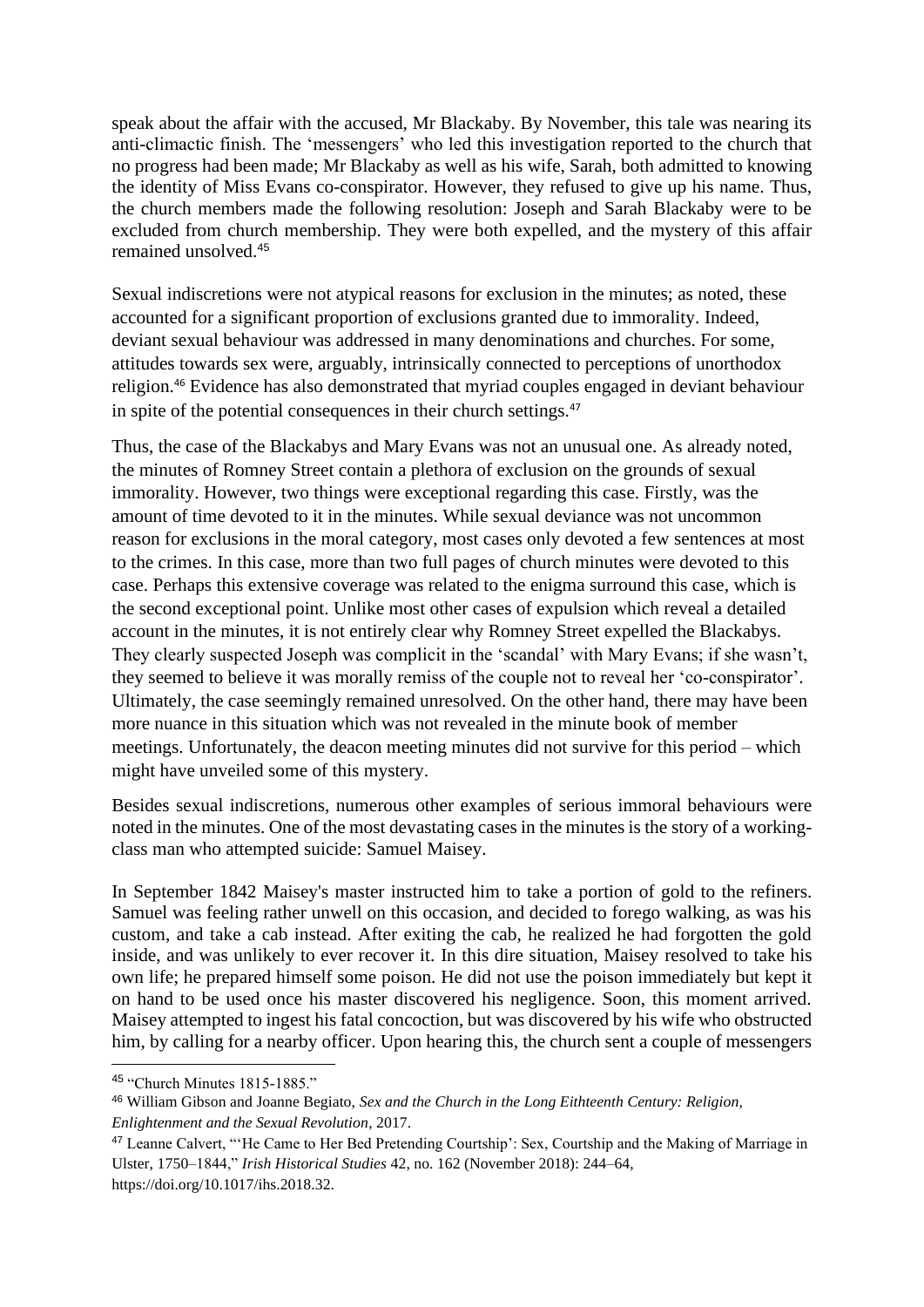to visit Maisey and speak to him. Two months later, at a church meeting, the messengers confirmed what had occurred, and the church agreed to withdraw from him.<sup>48</sup> This was a typical response to suicide in this era, which was not only viewed as a sin, but remained criminalised until 1961. A contributor to the *Baptist Magazine* demonstrated a distasteful response to suicide as he remarked on passing by a funeral for a man who had just committed suicide. He found the procession to be ghastly, as though the friends and family of this individual were sanctioning the perpetrator's horrid crime. He perceived this procession as an insult to God, as if the attendees were saying 'We will do thee [the perpetrator] honour, whatever becomes of the honour of God!' 49

Classifying suicide as a reason for exclusion was not intended to be callous. While expulsion was certainly intended to be punitive and 'purge the church…from infection', it was also meant to inspire redemption. Members who received church discipline would, ideally, be restored to the membership, following repentance and a period of separation. Such was the case for Stephen and Martha Gamman, a married couple who was excluded in 1826 when it was discovered that they had premarital relations. However, the minutes note that the church anticipated they would shortly be restored to fellowship: "It may appear that they are the subjects of sincere repentance, and that they may again be received, at no distant period to the Church."<sup>50</sup> Indeed, they were restored to fellowship in Spring 1828. Samuel Maisey's attempted suicide, likewise, did not eject him permanently from Romney Street. He was restored to the fellowship as a member in 1856.<sup>51</sup>

Other cases of exclusion for immorality included those which disturbed the peace and wrought divisions in the church. In order to promote unity, there was considerable intolerance for difficulties caused by divisive behaviour. Members who were suspected of enjoying division for its own sake (rather than out of love) were reprimanded. In 1822 James Peck was excluded from membership after he produced a tract with passages which uncovered private details about members of the church.<sup>52</sup> In 1825, James Tyrrell was likewise excluded for spreading gossip about the incumbent pastor, Christopher Woollacott.<sup>53</sup> Three of fourteen rules listed in 1825 were dedicated to instructing members how to deal biblically with personal offences and avoid gossip.<sup>54</sup>

Immoral offenses also could refer more broadly to members who were 'irregular in their lives and conversations.' <sup>55</sup> This applied to members who were suspected of hypocrisy, laziness, deceit, or other instances of immorality which had not been covered by the transgressions already mentioned. This was the case for J.T. Spooner, who was admitted to the church membership in December of 1832, but was ejected the following March when it was discovered that this 'bachelor' was not who he claimed to be. Investigation by messengers found that Spooner had a wife and two children whom he had abandoned upon moving to Westminster.<sup>56</sup>

<sup>48</sup> Frequently, excommunications are described as "withdrawals." Minutes record the ejection of church members from the fellowship as "we withdrew from him/her." "Church Minutes 1815-1885."

<sup>49</sup> "On Suicide," *The Baptist Magazine*, 1818.

<sup>50</sup> "Church Minutes 1815-1885."

<sup>51</sup> "Church Minutes 1815-1885."

<sup>52</sup> "Church Minutes 1815-1885."

<sup>53</sup> "Church Minutes 1815-1885."

<sup>54</sup> "Church Minutes 1815-1885."

<sup>55</sup> Gill, *Gill's Complete Body of Practical and Doctrinal Divinity*, 539.

<sup>56</sup> "Church Minutes 1815-1885."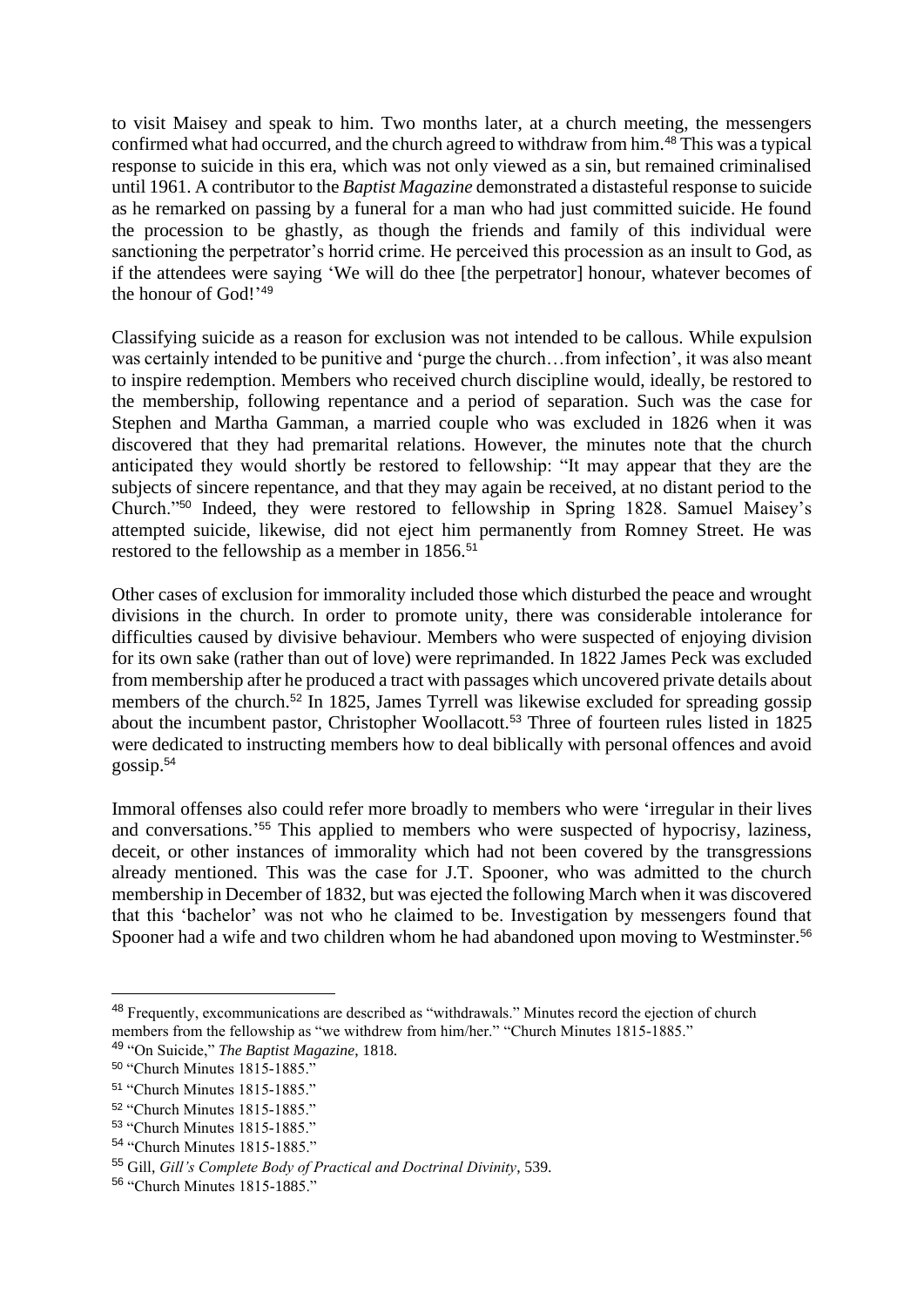#### *Doctrinal Deviance*

Disciplinary divisions were distributed not only due to immorality but also for doctrinal deviance from Romney Street's views. Indeed, while the general sentiment within evangelicalism at this time was towards greater unity amongst many Protestants, the importance of particular doctrines was salient enough in this church that the influence of this large movement did not displace its emphasis. Wolffe, in an article discussing unity and diversity in North Atlantic evangelicalism, notes the trend towards unity amongst various denominations, united by the evangelical message.<sup>57</sup> This is echoed by Bebbington, who asserts this was likewise a trend amongst the Baptists in the eighteenth and nineteenth centuries.<sup>58</sup> However, this trend was challenged by groups in various denominations who viewed growing evangelical unity as a threat to denominational distinctives. Indeed, Congregationalist R.W. Dale wrote *A Manual of Congregational Principles* for this precise reason in the late nineteenth century.<sup>59</sup> Bebbington suggests that while this era fostered great unity, evangelicalism also served as the impetus for a 'time of extraordinary divisiveness'.<sup>60</sup>

Thus, while there were those within wider evangelicalism who, on the one hand, suggested that uniformity should only be required in those elements essential to salvation $61$ , this argument was not appropriated by all. An account published by The West Midland Association of Particular Baptist Churches in 1840 suggested that growing charity amongst Christians should not supplant the love of God in Christ: 'but that charity which his distinct from "the love of truth," is distinct from "the love of Christ" and the author went on to suggest that accepting errors was a 'departure from' God and, additionally, a 'disparagement' of him.<sup>62</sup> Romney Street likewise continued to value their Particular Baptist and strict communionist distinctives in this evangelical era. While most of the doctrines which catalysed members to be excluded may not have been viewed as essential to salvation, they would have almost certainly believed that intentionally rejecting these doctrines would be a dangerous situation in which to reside – one qualified by disobedience to God.

Romney Street members strongly believed that unity required a uniformity of belief with regard to myriad doctrines – even those deemed as non-essential to salvation. This emphasis provided the grounds for their intimate investigations of membership candidates. Shared beliefs were integral to a loving unity, and if 'heresies' were advocated, it was loving to 'divide' from these particular members until they repented of these views. Thirty-four of the identified church expulsions between 1815 and 1854 were for doctrinal reasons. The most common error for which members were expelled in this era regarded beliefs held regarding the ordinances of Baptism and the Lord's Supper.

<sup>57</sup> Wolffe, John, "Unity in Diversity? North Atlantic Evangelical Thought in the Mid-Nineteenth Century," in *Unity and Diversity in the Church*, ed. Swanson, R.N., vol. 32, Studies in Church History (Blackwell Publisherd LTD, 1996), 364.

<sup>58</sup> Bebbington, *Baptists Through the Centuries*, 80–81.

<sup>59</sup> Timothy Larsen, "Congregationalists," in *The Oxford History of Protestant Dissenting Traditions, Volume III: The Nineteenth Century*, ed. Timothy Larsen and Michael Ledger-Lomas, New product edition, vol. 3 (New York, NY: Oxford University Press, 2017).

<sup>60</sup> Bebbington, *Baptists Through the Centuries*, 87.

<sup>61</sup> Wolffe, John, "Unity in Diversity? North Atlantic Evangelical Thought in the Mid-Nineteenth Century."

<sup>62</sup> *An Account of the Formation of The West Midland Association of Particular Baptist Churches* (London: M. & S. Higham, 1840).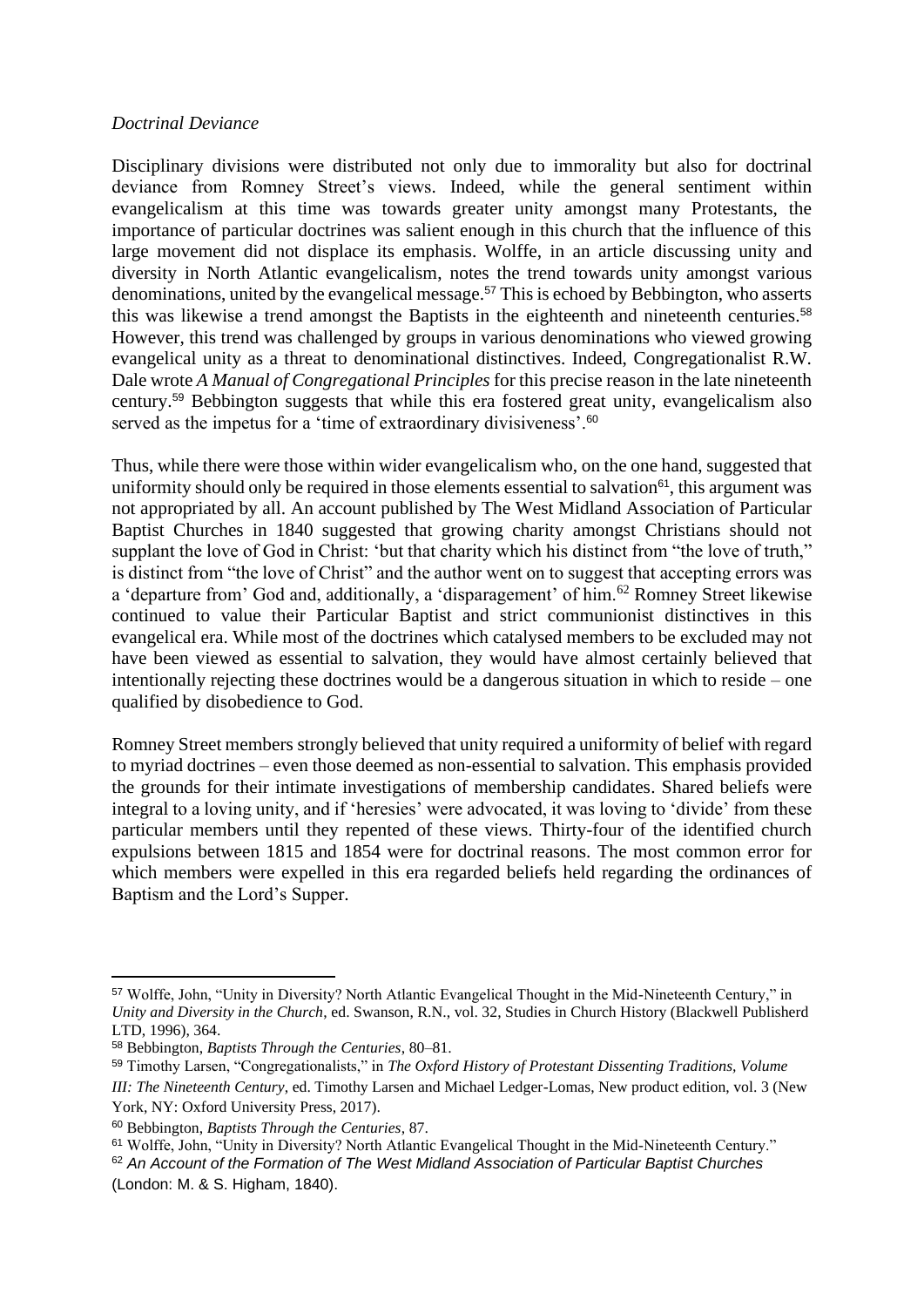Nearly half of doctrinal exclusions in the church minutes were implemented due to attendance at 'pedobaptist churches. These exclusions were scattered throughout the duration of this period, with the first related exclusion in the 1820s and still occurring in the final year of this article - in 1854. This error likely referred to members attending Congregational Churches, who would have been similarly minded to these Baptists regarding particular redemption and independent church polity, though they would have differed significantly in their views on Baptism. Indeed, a segment of their 1826 Confession was dedicated to the importance of this ordinance and it's connection to membership: 'We believe…that immersion in water "in the name of the Father, Son and Holy Spirit," is the only proper mode and that every believer, after baptism, has a scriptural right to the privileges of a church state.'<sup>63</sup>

This debate became increasingly controversial when cases involved the connection of the ordinance of Baptism with that of the Lord's Supper; this inspired the long-standing debate between the practises of closed communion or open communion, which had been reinvigorated in the early nineteenth century. The Romney Street Baptist Church minutes noted at least seven exclusions due to violations of closed communion throughout this period. It is possible that more existed; many of the exclusions denoted for 'pedobaptist' reasons included participation in unlawful communion, though it was not explicitly identified as 'open communion'. The practice of closed communion (also called 'strict communion') was commonplace for much of the seventeenth and eighteenth centuries.<sup>64</sup> Closed communion practises insisted that those who participated in the Lord's Supper were church members who had undergone baptism by immersion. Therefore, visiting members from Congregationalist churches were prohibited from participating, even though they agreed on other doctrines, as noted. After John Bunyan's seventeenth century protestations to closed communion in his publication *Differences in Judgment about Water Baptism – No Bar to Communion*, this debate didn't gain momentum again until the late eighteenth and, again, in the early nineteenth centuries, when a new publication war arose between some notable Baptist ministers, inspired by increasing evangelical sentiments. <sup>65</sup> Indeed, some Baptists who had historically practised strict communion were finding it increasingly difficult to justify doing; it resulted in the exclusion of fellow-believers from the Lord's Supper in a time when increasing unity was being found through gospel agreement.<sup>66</sup>

These new pamphlet wars reinvigorated this debate, which continued throughout the nineteenth century. Whilst there had long been a cohort of Particular Baptist Churches who held to open communion, this was significantly increasing within their churches throughout the first half of the nineteenth century. <sup>67</sup> This inspired a small cohort of devoted ministers and churches to organise the London Association of Strict Baptist Ministers and Churches in 1846. Romney Street Baptist Church, under its minister Edward Ransom Hammond, was one of its initial

<sup>63</sup> "Church Minutes 1815-1885."

<sup>64</sup> Robert W. Oliver, *History of the English Calvinistic Baptists 1771 - 1892: From John Gill to C. H. Spurgeon* (Edinburgh: Banner of Truth Trust, 2006), 231.

<sup>65</sup> Oliver, 231–33; Dix, *Strict and Particular*, 2–4; Breed, *Particular Baptists in Victorian England and Their Strict Communion Organizations*, 9–28. For insight into the eighteenth and nineteenth century debate, see: Abraham Booth, *An Apology for the Baptists: In Which They Are Vindicated from the Imputation of Laying an Unwarrantable Stress on the Ordinance of Baptism; and Against the Charge of Bigotry in Refusing Communion at the Lord's Table to Paedobaptists* (London: Henry Taylor, 1788); Hall, *On Terms of Communion with a Particular View to the Case of the Baptists and Paedobaptists*; J. Kinghorn, *Baptism, a Term of Communion at the Lord's Supper* (London: Paternoster Press, 1816).

<sup>66</sup> Oliver, *History of the English Calvinistic Baptists 1771 - 1892*, 232–33. <sup>67</sup> Oliver, 232.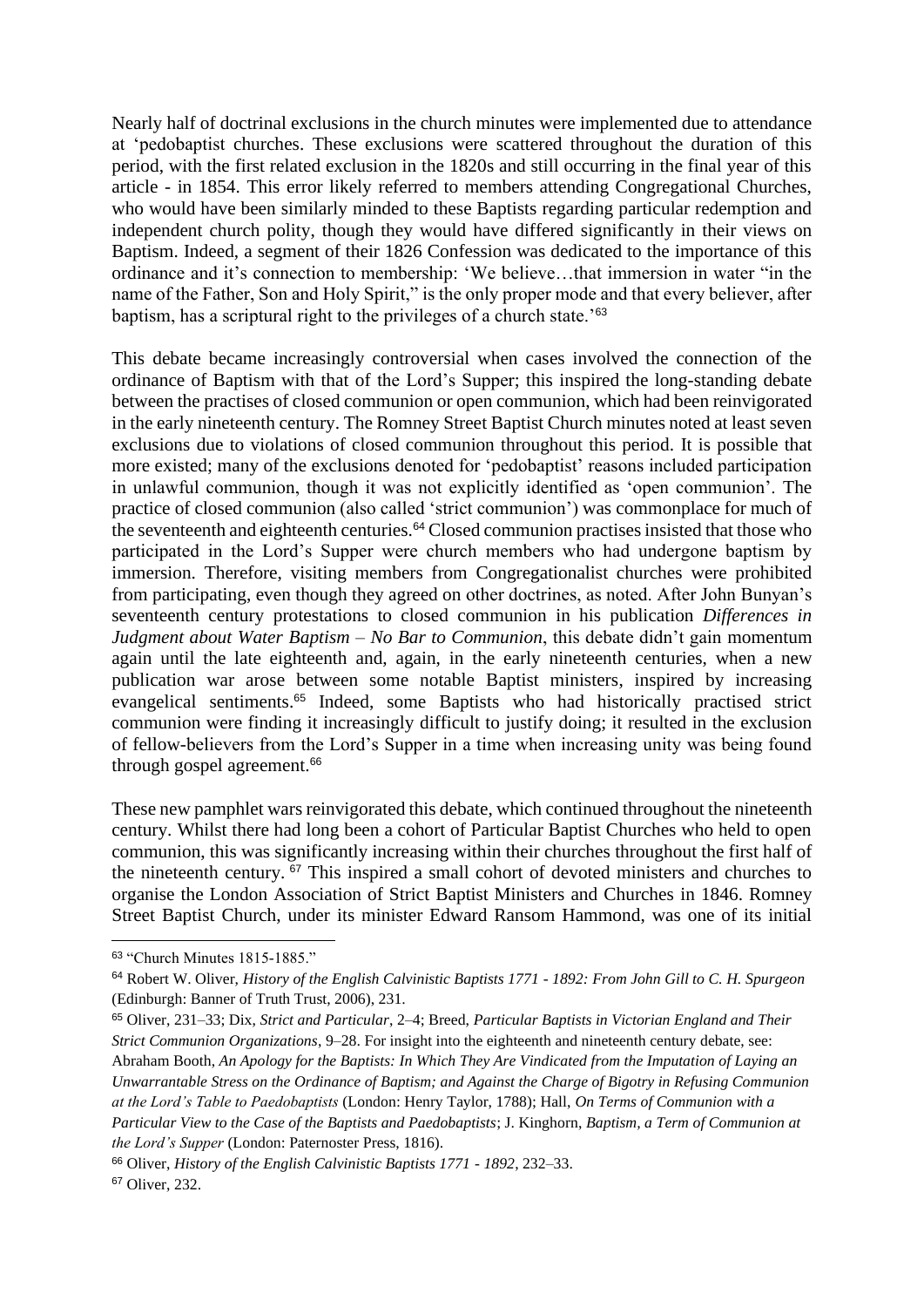members.<sup>68</sup> Interestingly, all but one of the exclusions explicitly related to closed communion practices were issued, likewise, in 1846.

Nineteenth century advocates of open communion (also called 'mixed communion') tended to base their argument largely on the maintenance of love.<sup>69</sup> Open communionists argued that it was unloving to exclude from the Lord's Supper those whom they considered brothers and sisters in Christ who were like-minded in many other doctrines with themselves.<sup>70</sup> This was argued by Robert Hall Jr., one of the predominant advocates of 'open communion' in his work *On Terms of Communion* published in 1816: 'But to refuse the communion of sincere Christians, is not a natural expression of Christian love, but does the diametrically opposite.' 71 Hall was speaking of the pain caused to other Christian believers who, though attending the service, were forced to withdraw from communion 'as though they had no part or lot in the matter.'<sup>72</sup>

Advocates of closed communion ardently defended their principles. They believed this practice was not an insult against love, but a necessity due to conscience. The practice of the Lord's Supper was such a significant ordinance which needed to comply with the order they believed God had instituted.<sup>73</sup> Joseph Kinghorn published a response to Hall in 1816, in which asked his readers to consider the ramifications of Hall's argument: love for men was exchanged for love to God: '…brother love…should never induce us to act contrary to the will of Christ, or to shew love to *men*, at the expence of obedience to the directions of the Lord.'<sup>74</sup> This was not simply a disagreement in terms, as Hall suggested, but integral to the way that these Baptists identified themselves in their relationship with God.

Indeed, many Baptists holding strict communion would have perceived that practising communion with those whom were not baptised by immersion was an abdication of their beliefs. Haykin notes that Strict Baptists felt that fraternisation with churches which refused these principles was a betrayal of fellowship.<sup>75</sup> This is echoed in an 1863 publication of *The Strict Baptist Magazine* which asserted that such practices were destructive to the essence of what made a Baptist church – sentiments which, seemingly, reflect those of Romney Street.<sup>76</sup>

<sup>68</sup> Dix, *Strict and Particular*, 188.

<sup>69</sup> It is notable that, while Bunyan's 1673 argument against closed communion is not bereft of the importance of love, Robert Hall's 1816 objection begins his argument for mixed communion with a section on the obligation of love. Further research might be employed to determine whether this is typical for doctrinal arguments in this time – a potential influence of the 'cult of sentimentalism'.

<sup>&</sup>lt;sup>70</sup> This argument would have mainly included Congregationalist brothers and sisters, as they were the most likeminded in other areas- they both practiced an independent church polity, both were Calvinistic in their doctrine. Their point of divergence was baptism - Strict Baptists practiced credobaptism (immersion) while

Congregationalists practiced pedobaptism (infant or household baptism). It was not uncommon for Congregationalist members to preach in Strict Baptist pulpits due to these similarities...but due to differences in baptism they could not partake in communion together. Hall, R. (1836). Works of Robert Hall. London: Paternoster Row.

<sup>71</sup> Hall, *On Terms of Communion with a Particular View to the Case of the Baptists and Paedobaptists*, 86. <sup>72</sup> Hall, 87.

<sup>73</sup> Kinghorn, *Baptism, a Term of Communion at the Lord's Supper*, 36.

<sup>74</sup> Kinghorn, 39.

<sup>75</sup> Michael Haykin, "The Baptist Identity: A View from the Eighteenth Century," *Evangelical Quarterly* 67, no. 2 (2009): 138.

<sup>76</sup> Notably, it is unclear whether Romney Street at this point (1846-1865) officially identified as 'Strict Baptist' as they had always identified as Particular Baptists who held strict communion. They joined The London Strict Baptist Association from 1846 until, at least, 1865 according to the Strict Baptist Society's database.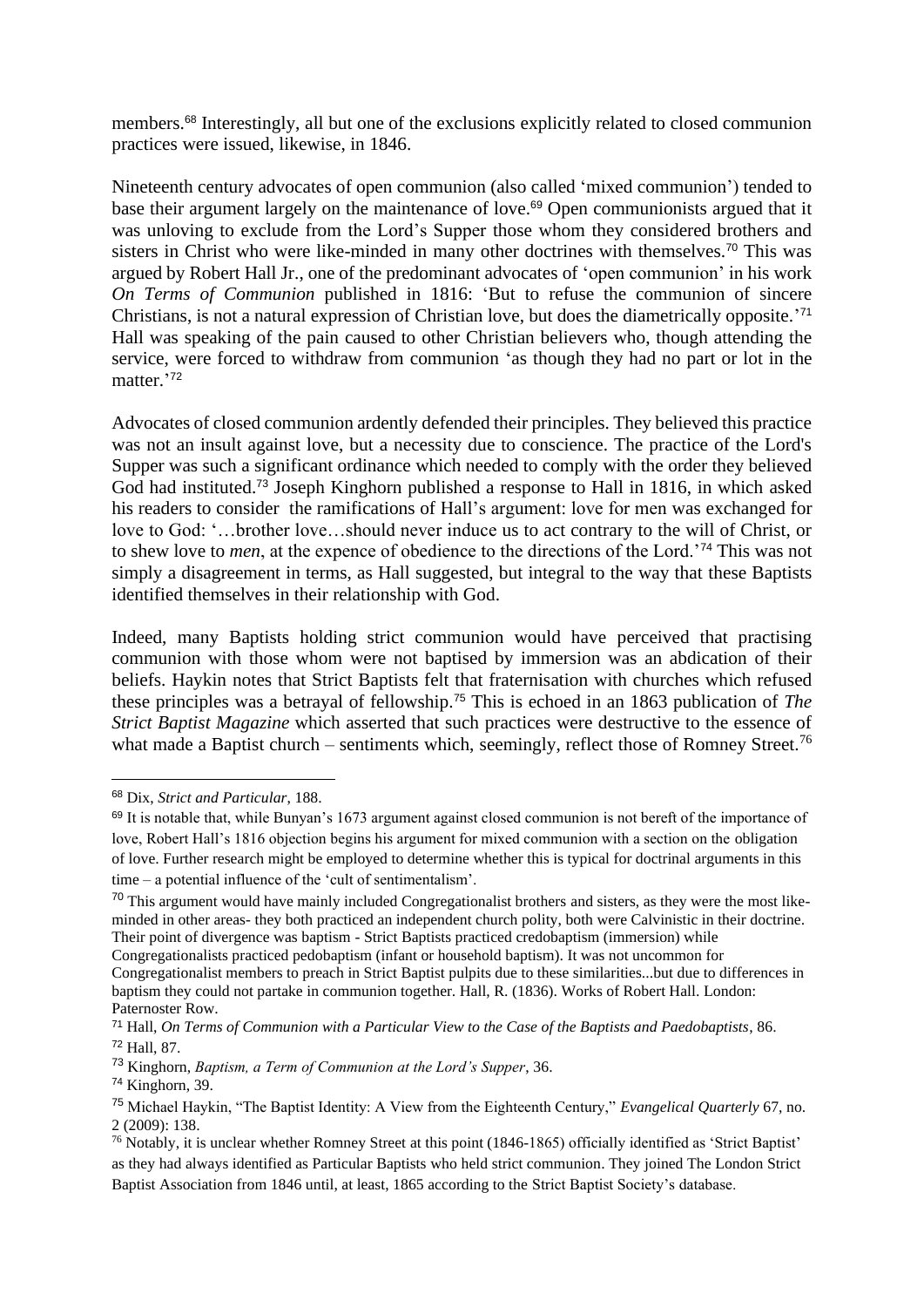The author of the article suggested that when the qualification of communion no longer included baptism by immersion then the church was 'no longer a Baptist church.' <sup>77</sup> Strong feelings on this issue were the motivation for severe discipline, within the church, against those who advocated mixed communion – either by practice or by doctrinal agreement. Strict communion was, therefore, an imperative practice at Romney Street. Its members believed that practising or advocating any form of open communion was an affront to what they believed the Bible commanded. Baptist by immersion must precede membership, they believed, and to do otherwise was to defy their love for God and, therefore, to potentially forfeit Baptist identity.

As mentioned earlier in this article, requests to be transferred to another church could be refused if the church a person wished to join held disagreeable doctrines. In February of 1846 John Freeman, his wife Mary and their son John all left Romney Street. As was customary, they asked their former church to transfer them to their new church. Their request was denied, since the new church practised mixed communion; the Freemans were immediately excluded from membership.<sup>78</sup> This was likewise the case for many other members at Romney Street who, although they joined another Particular Baptist church, were excluded instead of transferred, owing to differences regarding the practice of open communion.

Attending a church which practised mixed communion was not the only cause for exclusion for this particular transgression. In 1822 Anne Grey was excluded for having sympathies with mixed communion practice. It was discovered, after a visit by church members, that Anne believed certain circumstances may warrant the practice of mixed communion. This discovery was followed by several conversations with leaders in the church, including the pastor at the time, Henry Paice. All tried in vain to convince her that this view was not acceptable. Anne's belief remained firm, and she was excluded from the church membership, as the church agreed that it could not 'receive or recognise as a member...any person who approves of mixed communion under any circumstance.' 79

Thus, as demonstrated in this section, there were instances in which division was an acceptable practice - namely when church members deviated from orthodox norms which were considered correct, and - indeed - essential to Christian life. The commitment, at Romney Street Baptist, to these beliefs superseded evangelical unity. Indeed, its members believed that through the rigid enforcement of piety and doctrine that they were reinforcing unity which was truly founded upon on love for God – a love which was demonstrated by obedience to him. By maintaining these standards, they were loving their church family most – in a way which allowed them to likewise love God supremely.

## **Conclusion**

Members at Romney Street Baptist Church were concerned immensely with unity. They believed unity was central to the church's mission. Their opening narrative in the Church Minutes notes that their church had been formed by recent doctrinal division, and the incumbent members agreed by an oath to continue in unity. This unity was demonstrated through attending the church, becoming members, and living in brotherly (and sisterly) love for one another. This love for each other proceeded out of their love for God. Also important to this love was the space for disciplinary division, which, despite the opening story which lamented recent divisions in the church, was still core to its mission. These Baptists believed

<sup>77</sup> "Baptist Churches," *The Voice of Truth; or, Strict Baptists' Magazine*, 1863.

<sup>78</sup> "Church Minutes 1815-1885."

<sup>79</sup> "Church Minutes 1815-1885."